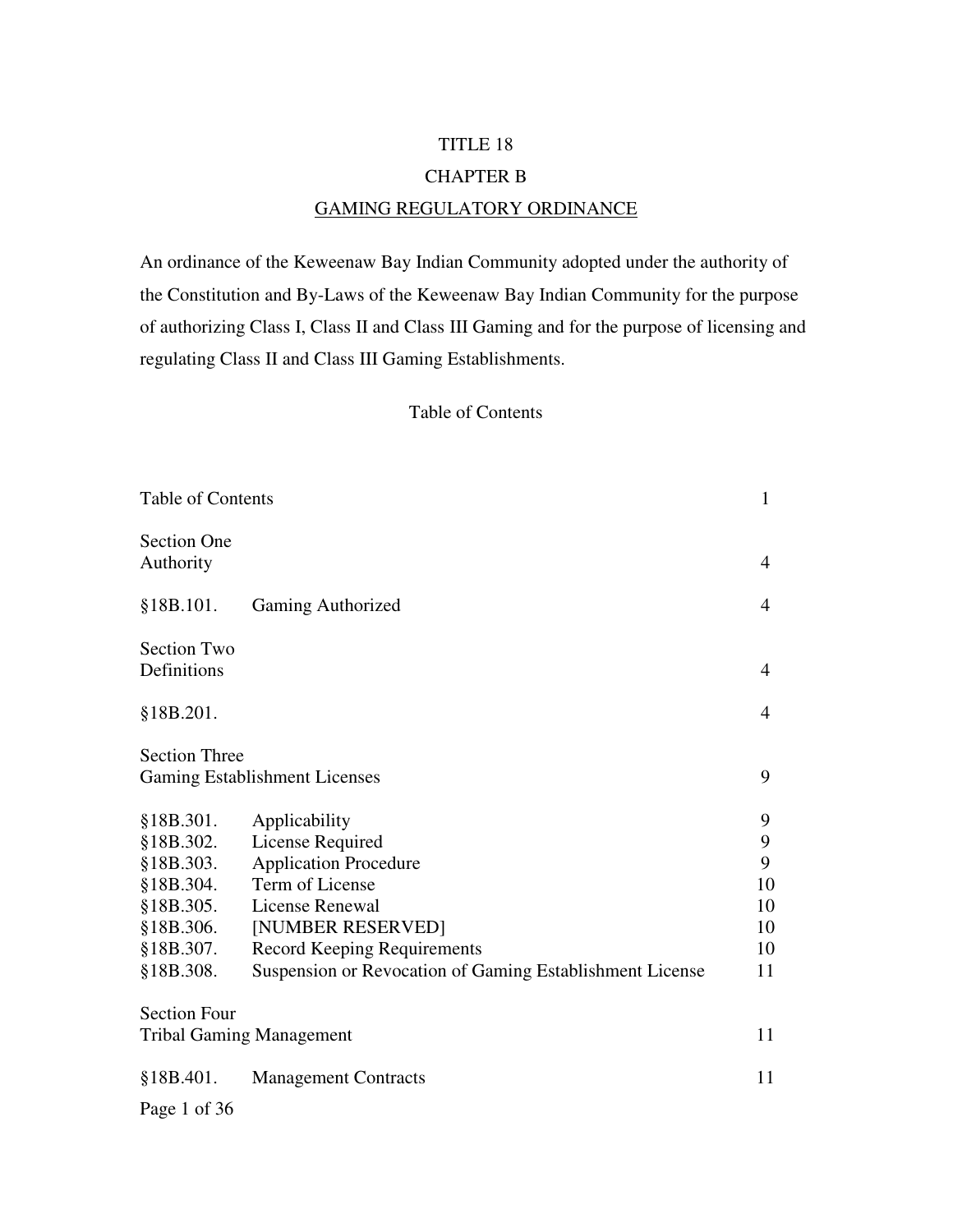| <b>Section Five</b>           |                                                           |    |
|-------------------------------|-----------------------------------------------------------|----|
|                               | <b>Gaming Employee Licenses</b>                           | 11 |
|                               |                                                           |    |
| §18B.501.                     | License Required                                          | 11 |
| §18B.502.                     | <b>Existing Gaming Employee Licenses</b>                  | 12 |
| §18B.503.                     | <b>Application Procedure</b>                              | 12 |
| §18B.504.                     | <b>Application Fee</b>                                    | 15 |
| §18B.505.                     | Provisional Gaming Employee License                       | 15 |
| §18B.506.                     | Term of License                                           | 15 |
| §18B.507.                     | License Renewal                                           | 15 |
| §18B.508.                     | Contents and Scope of License                             | 16 |
| §18B.509.                     | Fingerprints                                              | 16 |
| §18B.510.                     | <b>Background Investigations</b>                          | 16 |
| §18B.511.                     | Notification of Application to NIGC                       | 17 |
| §18B.512.                     | <b>Eligibility Determination</b>                          | 17 |
| §18B.513.                     | Report to NIGC                                            | 18 |
| §18B.514.                     | Grant or Denial of Gaming Employee License                | 18 |
| §18B.515.                     | <b>Record Keeping Requirements</b>                        | 19 |
| §18B.516.                     | Suspension or Revocation of Gaming Employee License       | 19 |
| §18B.517.                     | Procedure for Suspension or Revocation of Gaming Employee |    |
|                               | License                                                   | 20 |
| <b>Section Six</b>            |                                                           |    |
| <b>Gaming Vendor Licenses</b> |                                                           |    |
|                               |                                                           | 21 |
| §18B.601.                     | <b>Gaming Vendor License</b>                              | 21 |
| \$18B.602.                    | <b>Application for Gaming Vendor License</b>              | 21 |
| §18B.603.                     | <b>Contents of Gaming Vendor License Application</b>      | 21 |
| §18B.604.                     | <b>Background Investigation</b>                           | 23 |
| §18B.605.                     | <b>Investigative Report</b>                               | 23 |
| §18B.606.                     | <b>Application Fee</b>                                    | 24 |
| §18B.607.                     | Recognized Licensing Authorities and Adherence to         |    |
|                               | <b>Technical Equipment Standards</b>                      | 24 |
| §18B.608.                     | <b>Action by Gaming Commission</b>                        | 24 |
| §18B.609.                     | Duration and Renewal of Gaming Vendor License             | 25 |
| §18B.610.                     | Suspension or Revocation of Gaming Vendor License         | 25 |
| §18B.611.                     | Procedure for Suspension or Revocation of Gaming Vendor   |    |
|                               | License                                                   | 26 |
| <b>Section Seven</b>          |                                                           |    |
| Patrons                       |                                                           | 26 |
|                               |                                                           |    |
| §18B.701.                     | <b>Patron Dispute Resolution</b>                          | 26 |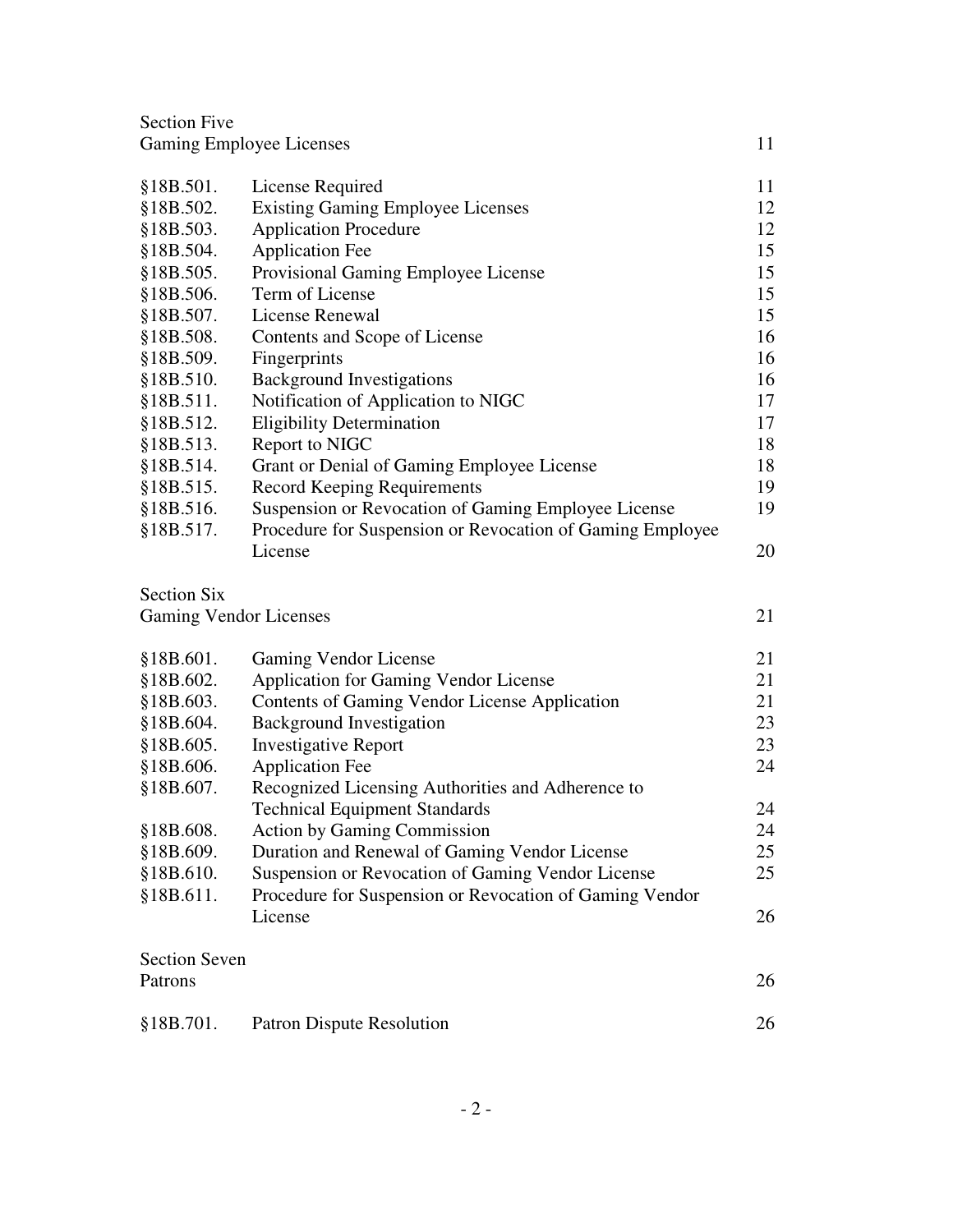| Section Eight       |                                                               |    |
|---------------------|---------------------------------------------------------------|----|
| Miscellaneous       |                                                               | 27 |
|                     |                                                               |    |
| §18B.801.           | Provisions of General Applicability to all Operators          | 27 |
| §18B.802.           | Use of Gaming Proceeds                                        | 30 |
| §18B.803.           | Audit                                                         | 30 |
| §18B.804.           | <b>Environment and Public Health and Safety</b>               | 31 |
| §18B.805.           | <b>Notices</b>                                                | 31 |
| §18B.806.           | Ownership of Gaming                                           | 31 |
|                     |                                                               |    |
| <b>Section Nine</b> |                                                               |    |
| Enforcement         |                                                               | 31 |
|                     |                                                               |    |
| §18B.901.           | Unlawful Acts                                                 | 31 |
| §18B.902.           | Civil Fines                                                   | 34 |
| §18B.903.           | Seizure, Confiscation, Destruction, or Forfeiture of Property | 34 |
| §18B.904.           | Repealing of Prior Ordinances, Resolutions and Motions        | 35 |
| §18B.905.           | <b>Effective Date</b>                                         | 35 |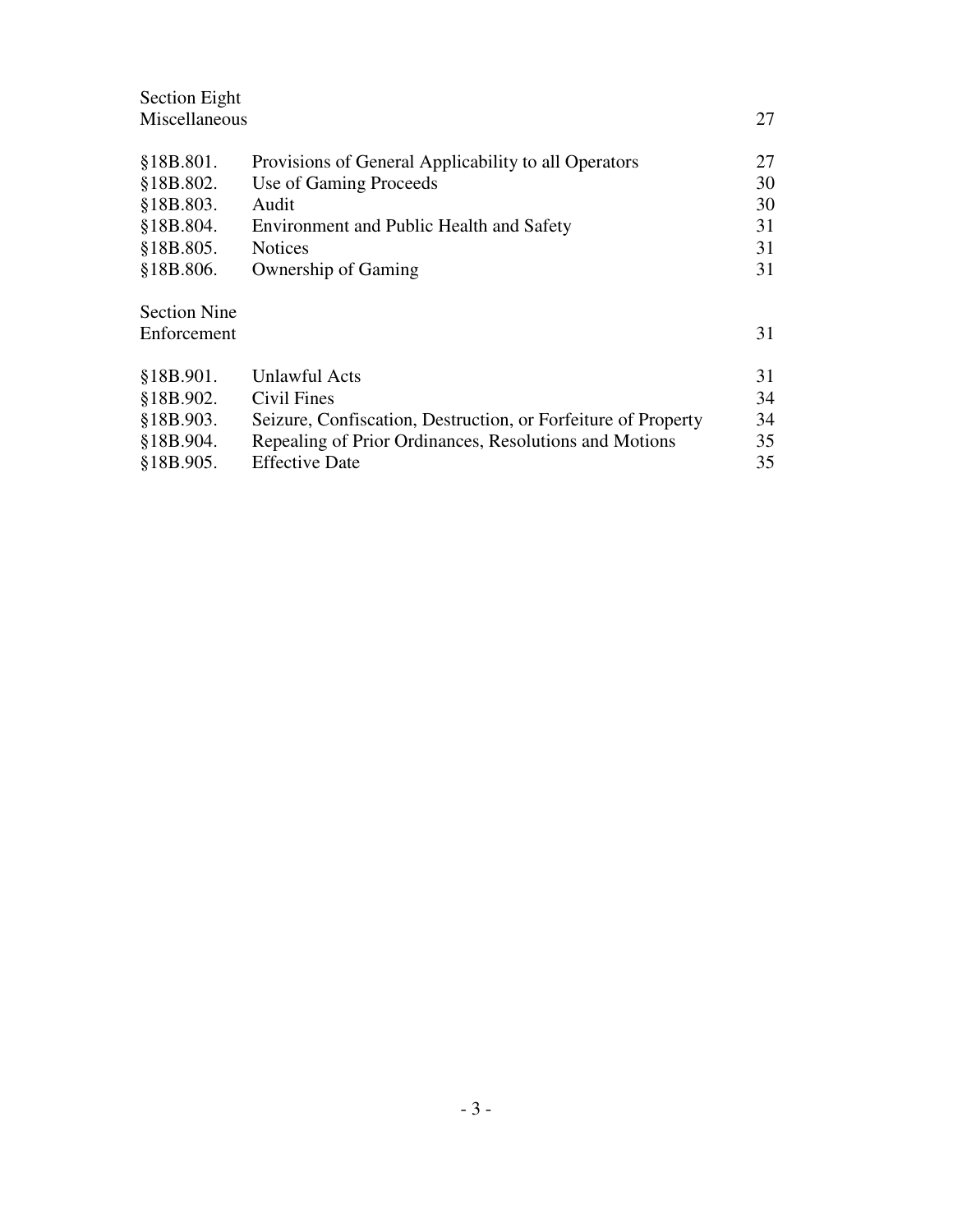# SECTION ONE

### **AUTHORITY**

§18B.101. Gaming Authorized.

Class I, Class II and Class III Gaming are hereby authorized subject to the provisions of this Ordinance.

# SECTION TWO **DEFINITIONS**

§18B.201. Definitions.

As used in this Ordinance, the following words and phrases shall have the following meanings:

1. "Any Thing Of Value" means any money or property, favor, gratuity, discount, service,

payment, advance, forbearance, loan, gift, or promise of future employment. It includes services as well as gifts of transportation, travel, meals, and lodging, whether provided in-kind or as reimbursement after the expense has been incurred. It does not include anything paid for by a local, state, or the federal government or anything for which fair market value is paid by the recipient.

2. "CFR" means the Code of Federal Regulations.

3. "Cheating" or "Cheats" means an individual's operating or playing in any Game in a manner in violation of the written or commonly understood rules of the Game, with the intent to create for the individual or someone In Privity With the individual an advantage over and above the chance of the Game.

4. "Class I Gaming" means:

 (A) Social Gaming solely for prizes of minimal value or traditional forms of Indian Gaming engaged in by individuals as a part of, or in connection with, Tribal ceremonies or celebrations.

(B) Raffles shall be considered Class I Gaming if both of the following requirements are met:

- 4 -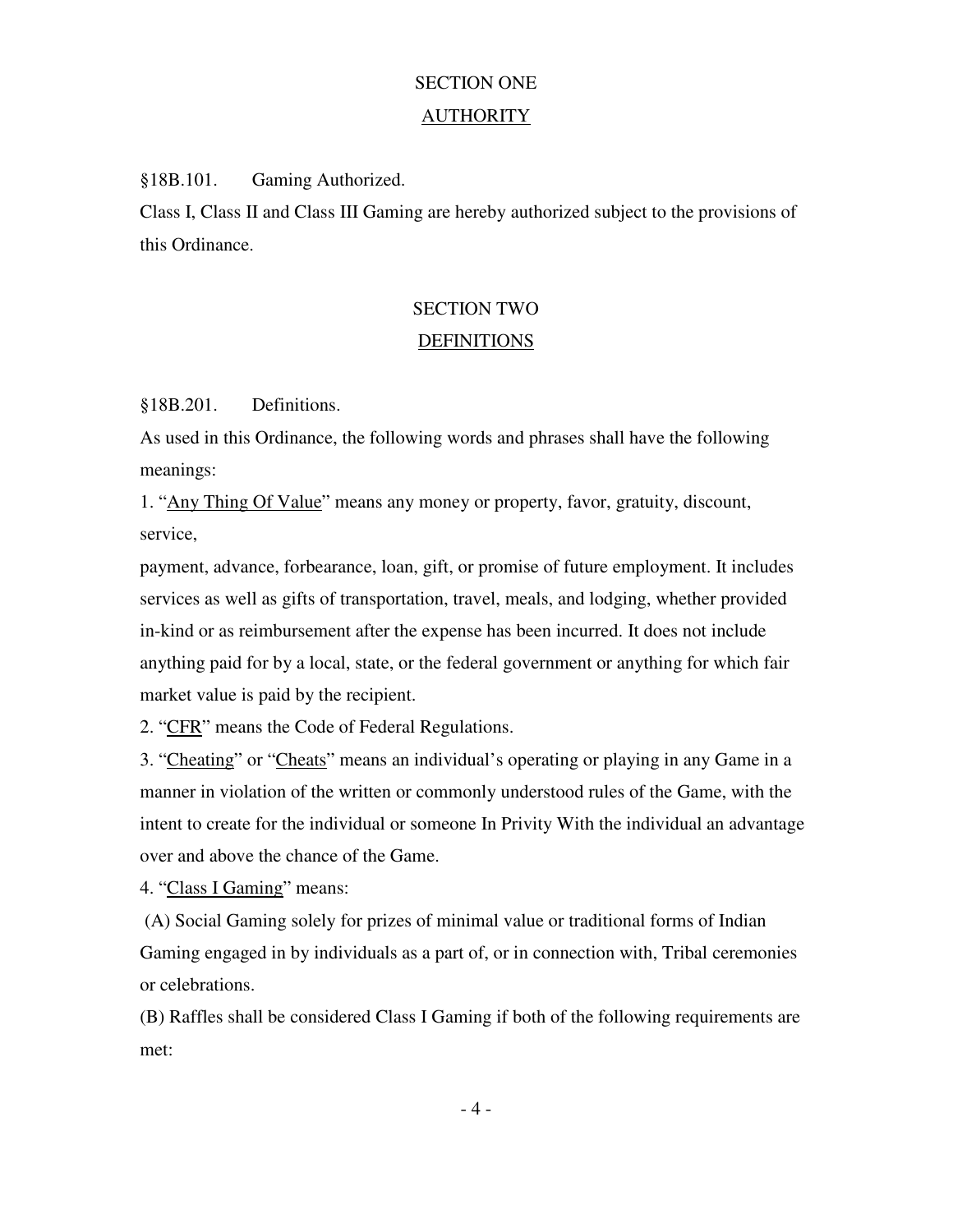(a) the Person conducting the raffle is sponsoring a single event and there is no presale of tickets before the event; and

(b) the total aggregate retail value of the prize or prizes to be awarded at the raffle on that day is \$100 or less.

(C) If either of the requirements listed in this subsection 18B.201(4) is not met, raffles shall be considered Class II Gaming.

5. "Class II Gaming" means:

(A) The Game of Chance commonly known as bingo (whether or not electronic, computer, or other technologic aids are used in connection therewith):

(a) which is played for prizes, including monetary prizes, with cards bearing numbers or other designations,

(b) in which the holder of the card covers such numbers or designations, when objects, similarly numbered or designated, are drawn or electronically determined, and (c) in which the Game is won by the first person covering a previously designated arrangement of numbers or designations on such cards, including (if played in the same location) pull-tabs, lotto, punchboards, tip jars, instant bingo, and other games similar to bingo.

(B) Card Games that are:

(a) explicitly authorized by the laws of the State of Michigan, or

(b) not explicitly prohibited by the laws of the State of Michigan and are played at any location in the State of Michigan but only if such card Games are played in conformity with those laws and regulations (if any) of the State of Michigan regarding hours or periods of operation of such card Games or limitations on wagers or pot sizes in such card Games; and

(C) all card Games operated by the Community prior to May 1, 1988.

(D) The term "Class II Gaming" does not include:

(a) any banking card Games, including baccarat, chemin de fer, or blackjack (21), or

6. "Class III Gaming" means all forms of Gaming that are not Class I Gaming or Class II Gaming.

7. "Commissioner" means a Tribal Gaming Commissioner.

8. "Community" means the Keweenaw Bay Indian Community.

9. "Contested Cases" means a proceeding before the Gaming Commission in which an opportunity for a hearing before the Gaming Commission is required by Tribal law.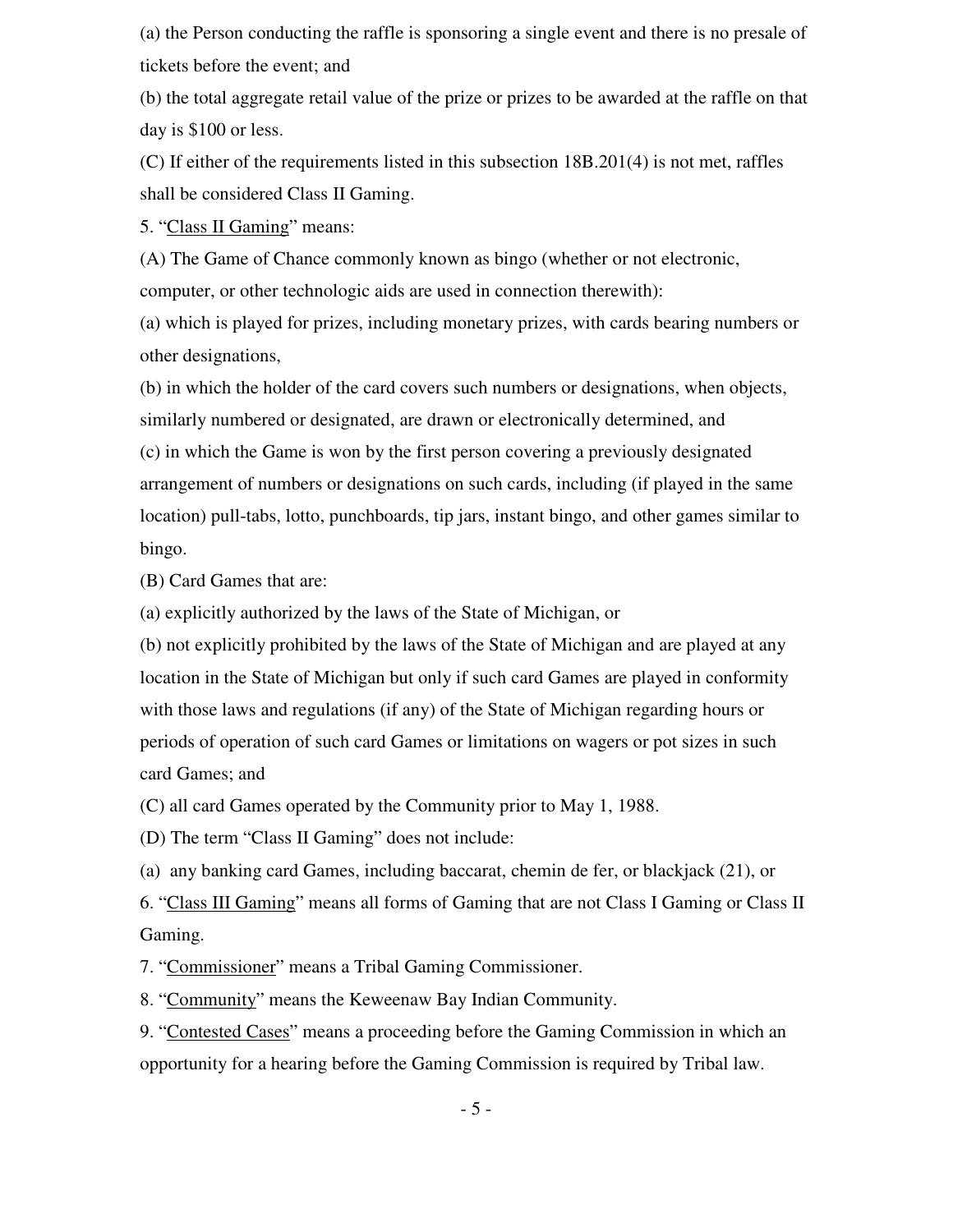Contested Cases shall also include all cases where a license issued by the Commission is revoked, suspended or modified, or in which the granting of an application is protested by a person having the right to contest such matter under the law.

10. "Executive Director" means the Executive Director of the Gaming Commission.

11. "Game" or "Game of Chance" means any Game or activity which falls within the definition of "Gaming" or "Gaming Activity".

12. "Gaming" or "Gaming Activity" means any activity, operation or Game of Chance in which any valuable consideration may be wagered upon the outcome determined by chance, skill, speed, strength or endurance, and in which any valuable prize is awarded to the Player so wagering.

13. "Gaming Apparatus" or "Gaming Equipment" means the objects and mechanical or electromechanical devices used to determine or assist in determining the winners of prizes in Gaming Activities.

14. "Gaming Commission" means the Gaming Commission of the Keweenaw Bay Indian Community.

15. "Gaming Establishment" means any location or structure where Gaming is conducted in accordance with this Ordinance.

16. "Gaming Establishment License" means any license issued by the Gaming Commission under Section Three of this Ordinance.

17. "Gaming Laws" means laws and regulations providing for the licensing and regulation of Gaming Establishments.

18. "Gaming Management" means the management of Gaming Establishments.

19. "Gaming Vendors" means vendors of Gaming Equipment or services, including cash-related services, to a Gaming Establishment or Operator with a value of \$5,000 or more annually.

20. "Gross Gaming Revenues" means all money collected or received from lawful Gaming Activity.

21. "Hearing Procedures For Contested Cases" means hearing procedures adopted by the Gaming Commission for Contested Cases.

22. "IGRA" or "Indian Gaming Regulatory Act" means Public Law 100-497, 102 Stat. 2426, 25 U.S.C. 2701, et seq. (1988), as amended.

23. "Immediate Family Member" means, with respect to a person, the father, mother, sibling, spouse or children of the person.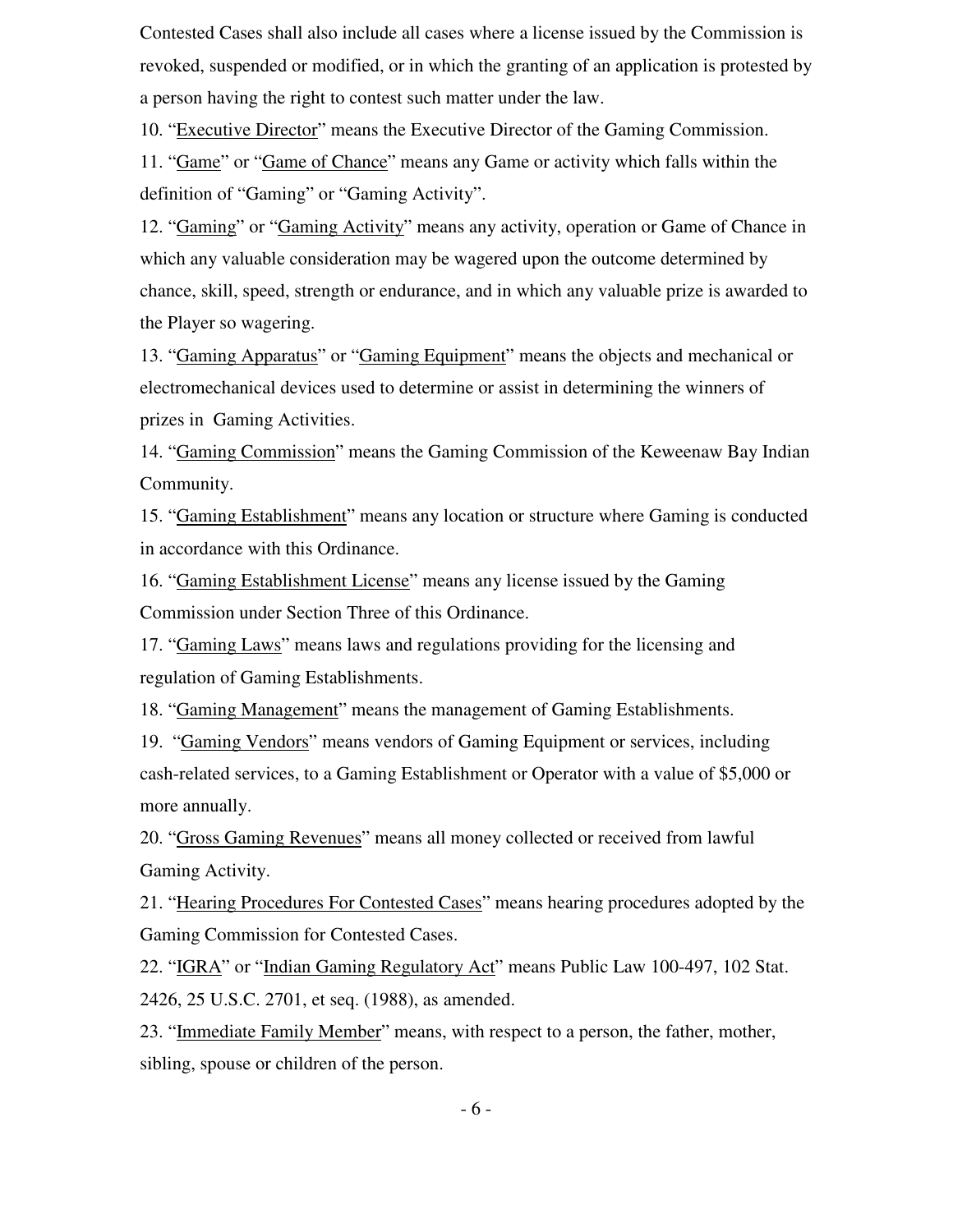24. "In Privity With" means a relationship involving a person who acts jointly with another person, or as an accessory before the fact, to commit an act or as a co-conspirator with the other person to commit the act.

25. "Investigative Report" means the Investigative Report created pursuant to Subsection 18B.510 (C) of this Ordinance.

26. "IRS" means the United States Internal Revenue Service.

27. "Key Employee" means:

(A) A person who performs one or more of the following functions:

(a) Bingo caller;

(b) Counting room supervisor;

(c) Chief of security;

(d) Custodian of Gaming supplies or cash;

(e) Floor manager;

(f) Pit boss;

(g) Dealer;

(h) Croupier;

(i) Approver of credit; or

(j) Custodian of gambling devices including persons with access to cash and accounting records within such devices;

(B) If not otherwise included, any other person whose total cash compensation is in excess of fifty thousand dollars (\$50,000) per year; or

(C) If not otherwise included, the four most highly compensated persons in the Gaming Establishment.

28. "Management Contract" means any contract, subcontract or agreement between the Community and a contractor or between a contractor and a subcontractor if such contract or agreement provides for the management of all or part of a Gaming Establishment.

29. "MICS" means the Minimum Internal Control Standards adopted by the NIGC from time to time.

30. "National Crime Information Center" means an FBI nationwide information system which, among other things, stores and searches right index fingerprints.

31. "Net Proceeds" means gross gaming revenues less:

(A) Amounts paid out as, or paid for, prizes; and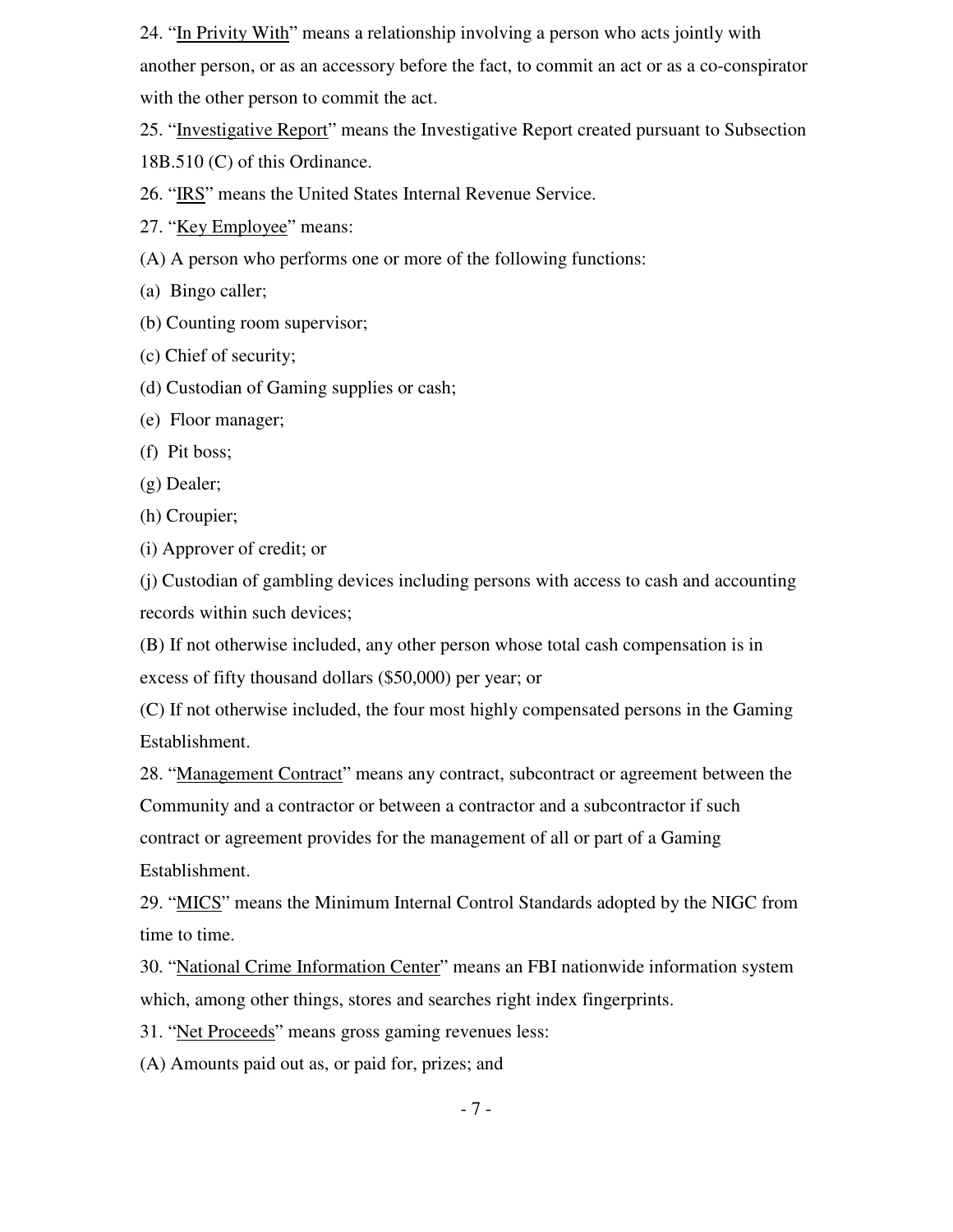(B) Total Gaming related operating expenses, excluding management fees.

32. "NIGC" or "National Indian Gaming Commission" means the National Indian Gaming Commission established by the Indian Gaming Regulatory Act.

33. "Operator" in capitalized form, means a Person which has obtained a Gaming Establishment License under this Ordinance.

34. "Ordinance" means the Gaming Regulatory Ordinance of the Keweenaw Bay Indian Community.

35. "Participate" or "Participation" or "Participating" in any Gaming Activity means operating, directing, financing or in any way assisting in the establishment of or operation of any class of Gaming on any site at which such Gaming is being conducted, directly or indirectly, pursuant to this Ordinance, whether at the site in person or off the site. 36. "Person" means any individual, legal or quasi-legal entity and any governmental entity, including any subsidiary or affiliated entity of any of the foregoing; provided, however, that the term does not include the federal government and any agency thereof. 37. "Player" means a Person participating in a Game of Chance with the hope of winning money or other benefits, but does not include an Operator, or any assistant of an Operator.

38. "Primary Management Official" means:

(A) The person having management responsibility under the provisions of a Management Contract;

(B) Any person who has authority:

(a) To hire and fire employees;

(b) To set up an operating policy for the Gaming Establishment; or

(c) For financial management.

39."Secretary" means the Secretary of the Department of the Interior.

40. "State" means the State of Michigan.

41. "TICS" means the Tribal Internal Control Standards adopted by the Gaming Commission , as amended from time to time.

42. "Tribal" or "Tribally" means relating to the Community.

43. "Tribal Court" means the Tribal Court of the Community.

44. "Tribal/State Compact" means any Gaming Compact between the Community and the State of Michigan authorized by the Indian Gaming Regulatory Act, as amended from time to time.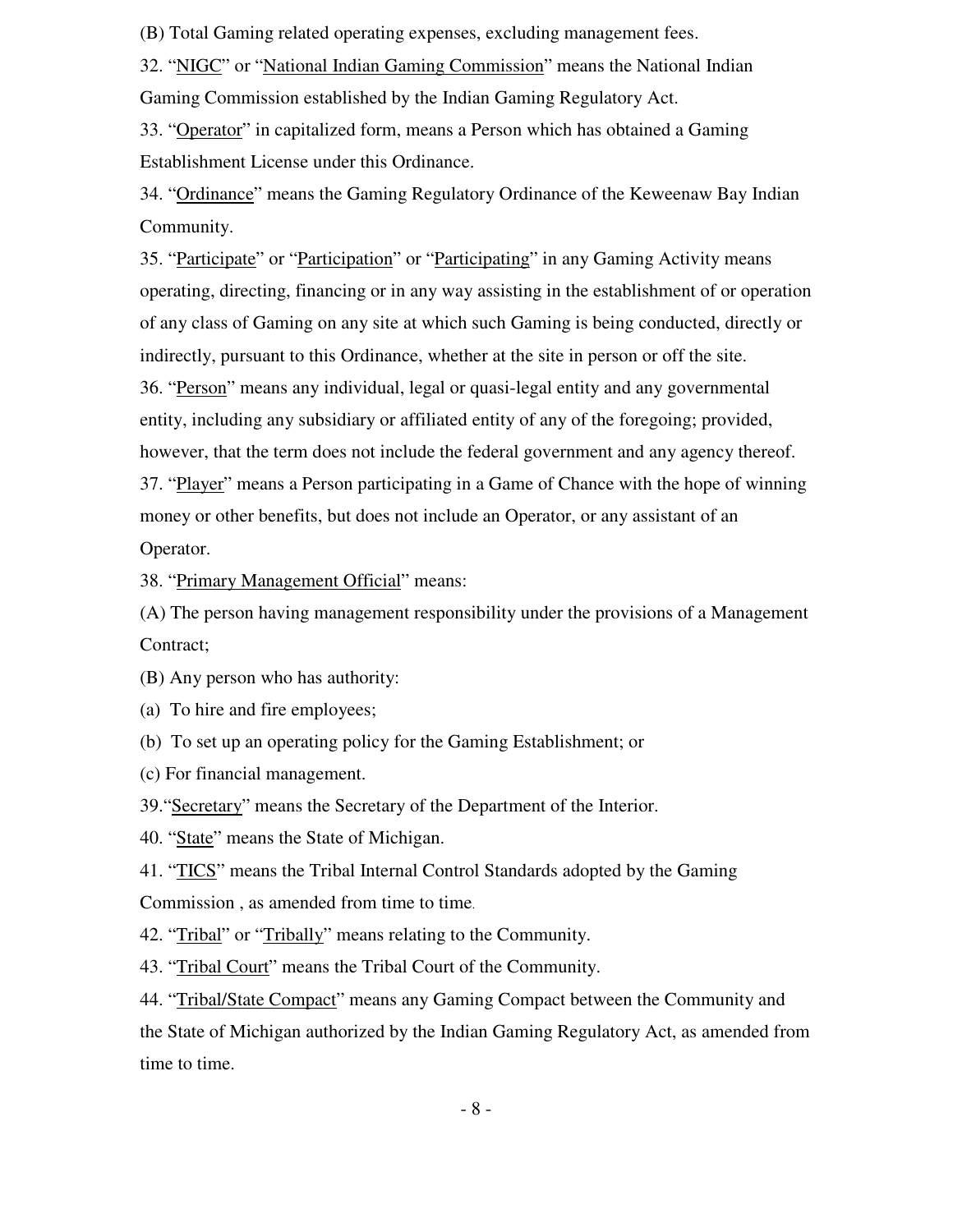45. "WICS" means Written Internal Control Standards developed by the Gaming Establishment and approved by the Gaming Commission, as amended from time to time.

## SECTION THREE GAMING ESTABLISHMENT LICENSES

#### §18B.301. Applicability.

The application for a Gaming Establishment License, the operation of a Gaming Establishment, the conduct of Gaming, the employment by a Gaming Establishment, and the participation by patrons in Gaming at a Gaming Establishment shall be deemed a consent by all such Persons to the jurisdiction of the Gaming Commission and the Tribal Court in all matters arising from the conduct of such Gaming and all matters arising under any of the provisions of this Ordinance or other Tribal laws.

#### §18B.302. License Required.

Separate Gaming Establishment Licenses shall be issued by the Gaming Commission for each Gaming Establishment where Class II Gaming and/or Class III Gaming are conducted.

#### §18B.303. Application Procedure.

 A) Except as provided for in §18B.303(B), an applicant for a Gaming Establishment License shall file with the Gaming Commission an application for a Class II and/or Class III Gaming Establishment License, whichever is appropriate, which shall identify the name of the proposed Gaming Establishment, its location, a legal description of the lands whereon the proposed Gaming Establishment will be located and all other information that is required by this Ordinance to be included in the application. If the Operator is a legal entity, the Operator shall furnish a copy of its Articles of Incorporation or other basic instrument, and any amendment thereto, to the Gaming Commission. The Gaming Commission shall specify the form, conditions and content for the application for such licenses.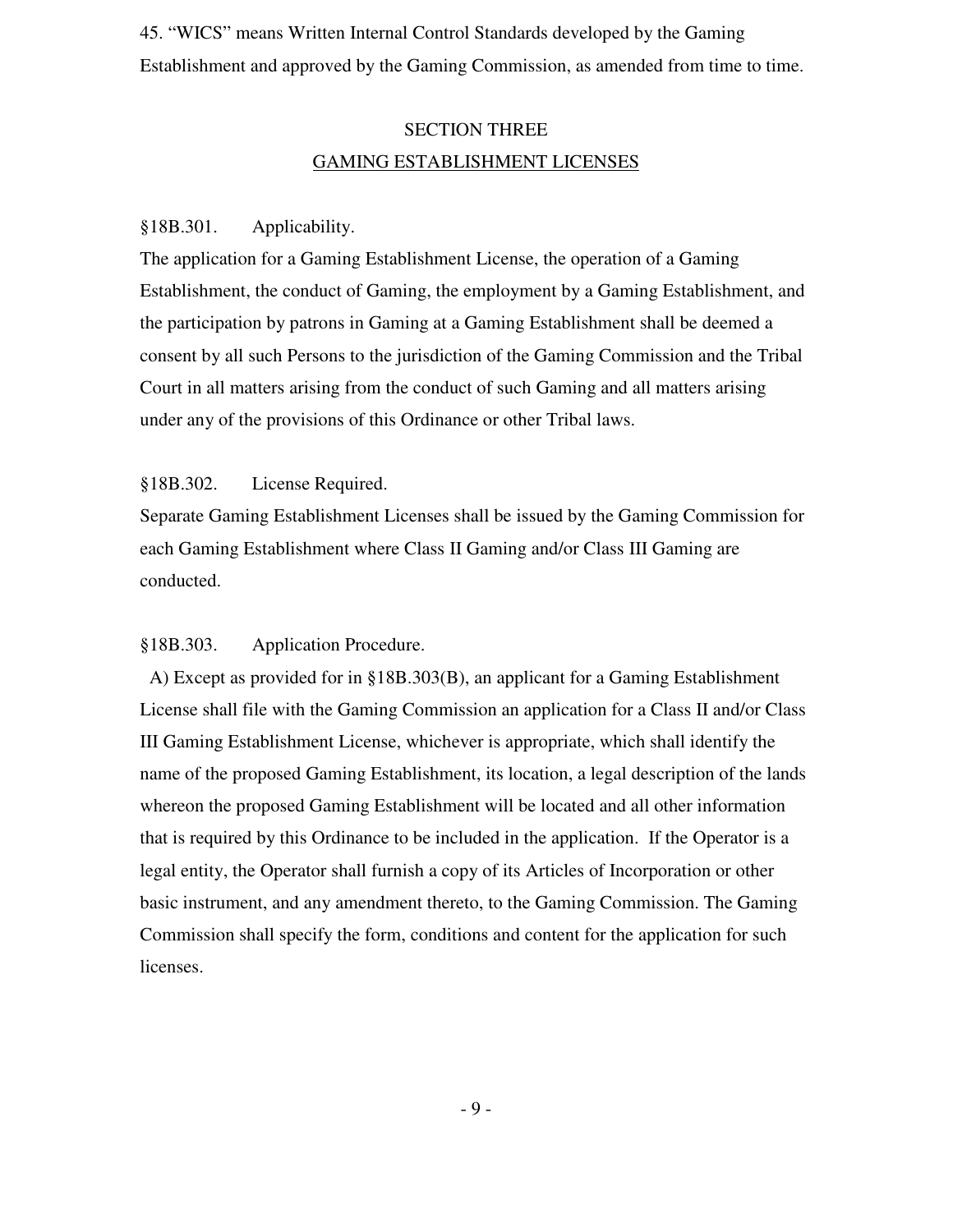(B) The Gaming Establishments listed in this paragraph shall not be required to file an application for a Gaming License under this Ordinance. These Gaming Establishments are:

(1) The Ojibwa Casino Resort, 797 Michigan Avenue (Hwy. M-38), Baraga, Baraga County, MI, which includes the Big Bucks Bingo facility.

(2) The Ojibwa II, 105 Acre Trail, Marquette, Marquette County, MI.

(C) The Gaming Commission shall only issue such Gaming Establishment Licenses if the applications therefore include the information and certifications required by this section and such further conditions as the Gaming Commission shall have specified. (D) The Gaming Commission may take such additional actions as may be necessary to insure the integrity and compliance of a Gaming Establishment with the requirements of this Ordinance.

§18B.304. Term of License.

(A) The Gaming Establishment Licenses listed in this subsection 18B.304 which were granted pursuant to previous laws of the Community shall be valid until revoked or suspended by the Gaming Commission. These Gaming Establishments Licenses are:

 (1) Class II and Class III Gaming Establishment Licenses for the Ojibwa Casino Resort, 797 Michigan Avenue (Hwy. M-38), Baraga, Baraga County, MI, which includes the Big Bucks Bingo facility;

(2) Class II and Class III Gaming Establishment Licenses for the Ojibwa II, 105 Acre Trail, Marquette, Marquette County, MI;

(B) All other Gaming Establishment Licenses shall be valid for a period of 1 year from the date of issuance.

§18B.305. License Renewal.

(A) Each annual Gaming Establishment License must be renewed prior to its expiration. In order to obtain a renewed license, the Operator shall submit a written renewal application to the Gaming Commission at least 90 days prior to the expiration on a form provided by the Gaming Commission.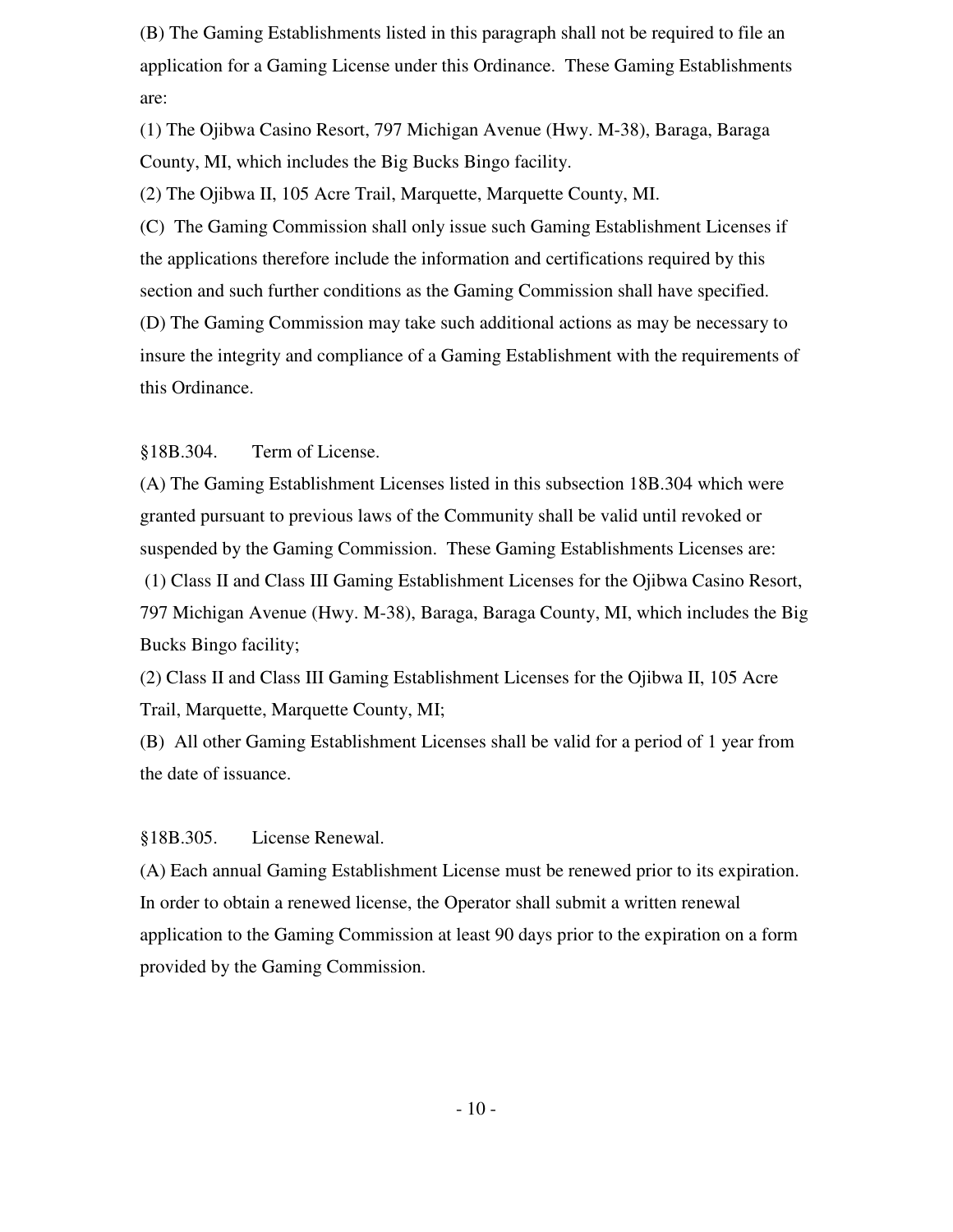(B) Each application for renewal of a Gaming Establishment License shall identify any changes or additions to said legal description.

§18B.306. Annual Reports.

(A) Each Operator who possesses a Gaming Establishment License must file an annual report with the Gaming Commission for the year ended September 30, which report shall be filed with the Gaming Commission on or before January 15 of the following year. The report shall be filed on the annual report form provided by the Gaming Commission and shall include, at a minimum, the following information:

(1) Financial statements, audit reports and other documents specified by the Gaming Commission and prepared by an independent certified public accountant.

(2) The names and addresses of the persons who are current Primary Management Officials or Key Employees and a statement of any changes in the Primary Management Officials or Key Employees.

(3) Written proof that the Operator has paid to the NIGC such fees as Tribal and Federal law may require.

(4) A sworn statement that the Operator has complied with all requirements of the Internal Revenue Code with respect to the Gaming Establishment operated by the Operator.

§18B.307. Record Keeping Requirements.

Each Operator of a Gaming Establishment shall maintain and keep for not less than three years books of accounts and records of the Gaming Establishment relating to the certified annual audits that are filed with the Gaming Commission, including books of accounts and records that establish the gross and net income, deductions, expenses, receipts and disbursements of the Gaming Establishment for those years.

§18B.308. Suspension or Revocation of Gaming Establishment License.

(A) If the Gaming Commission determines that the immediate suspension of a Gaming Establishment License is necessary to protect the interests of the Community, the Gaming Commission may immediately suspend the Gaming Establishment License on a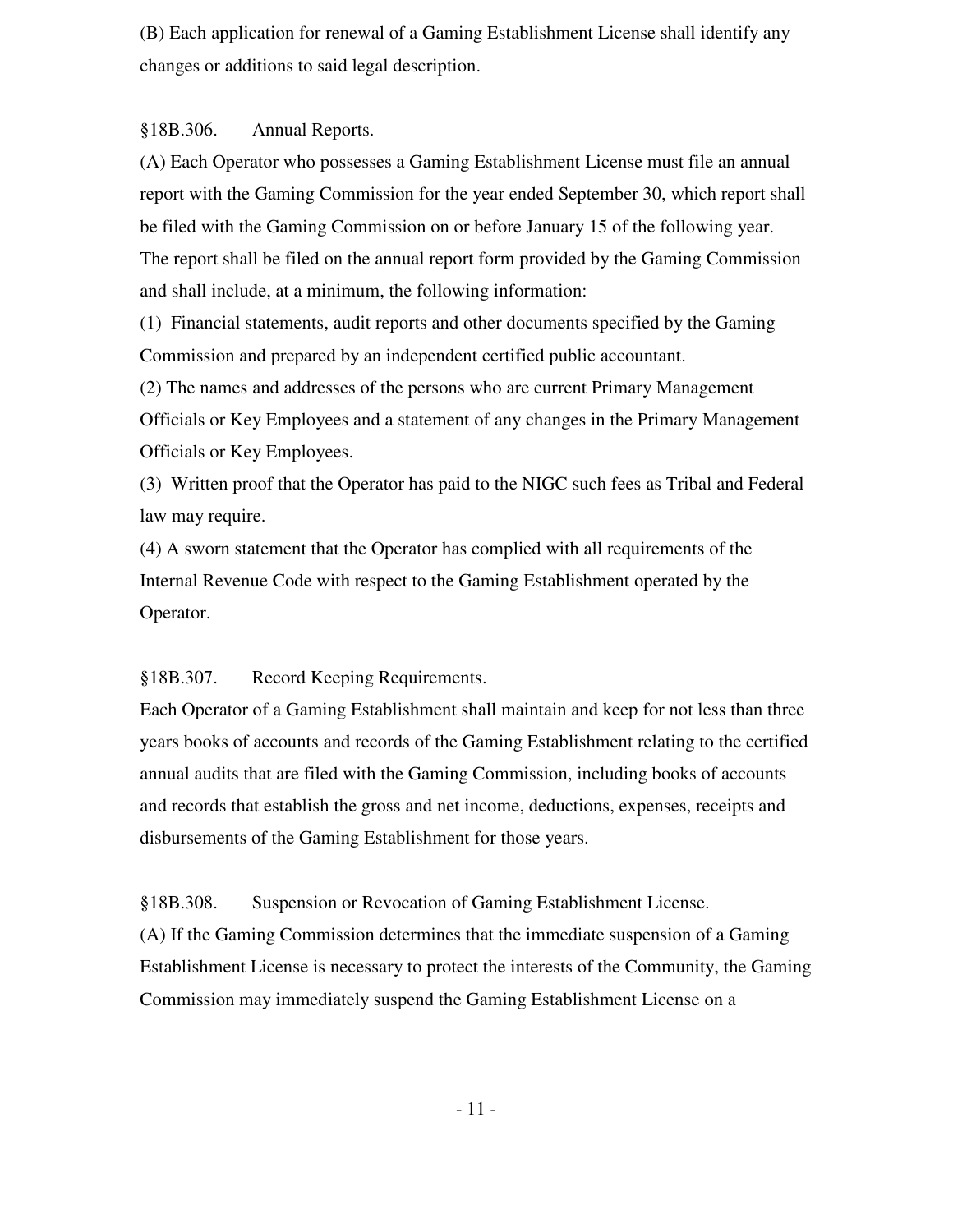temporary basis and the issue of permanent revocation shall be determined by a formal hearing before the Gaming Commission conducted pursuant to the Hearing Procedures for Contested Cases.

(B) In either case of temporary suspension or permanent revocation, the licensee shall immediately cease and desist operating the Gaming Establishment.

## SECTION FOUR TRIBAL GAMING MANAGEMENT

§18B.401. Management Contracts.

Unless authorized by law, the Community shall not enter into a Management Contract which may provide for, among other matters, the management of the operation of the Community's Gaming Establishment(s) by a Person who is not an employee of the Community.

# SECTION FIVE GAMING EMPLOYEE LICENSES

§18B.501. License Required.

(A) Each Primary Management Official and Key Employee of a Class II or Class III Gaming Establishment shall possess a current and valid Gaming Employee License. (B) The application for a Gaming Employee License shall be deemed a consent to the jurisdiction of the Commission and the Tribal Court in all matters arising from such license and employment and all matters arising under any provisions of this Ordinance or other applicable Tribal or federal law.

§18B.502. Existing Gaming Employee Licenses.

All Gaming Licenses issued to Primary Management Officials and Key Employees, under previously existing laws of the Community, who are employed by a Gaming Establishment on the date of the adoption of this Ordinance shall continue in full force and effect until September 30 of the year in which this Ordinance is adopted.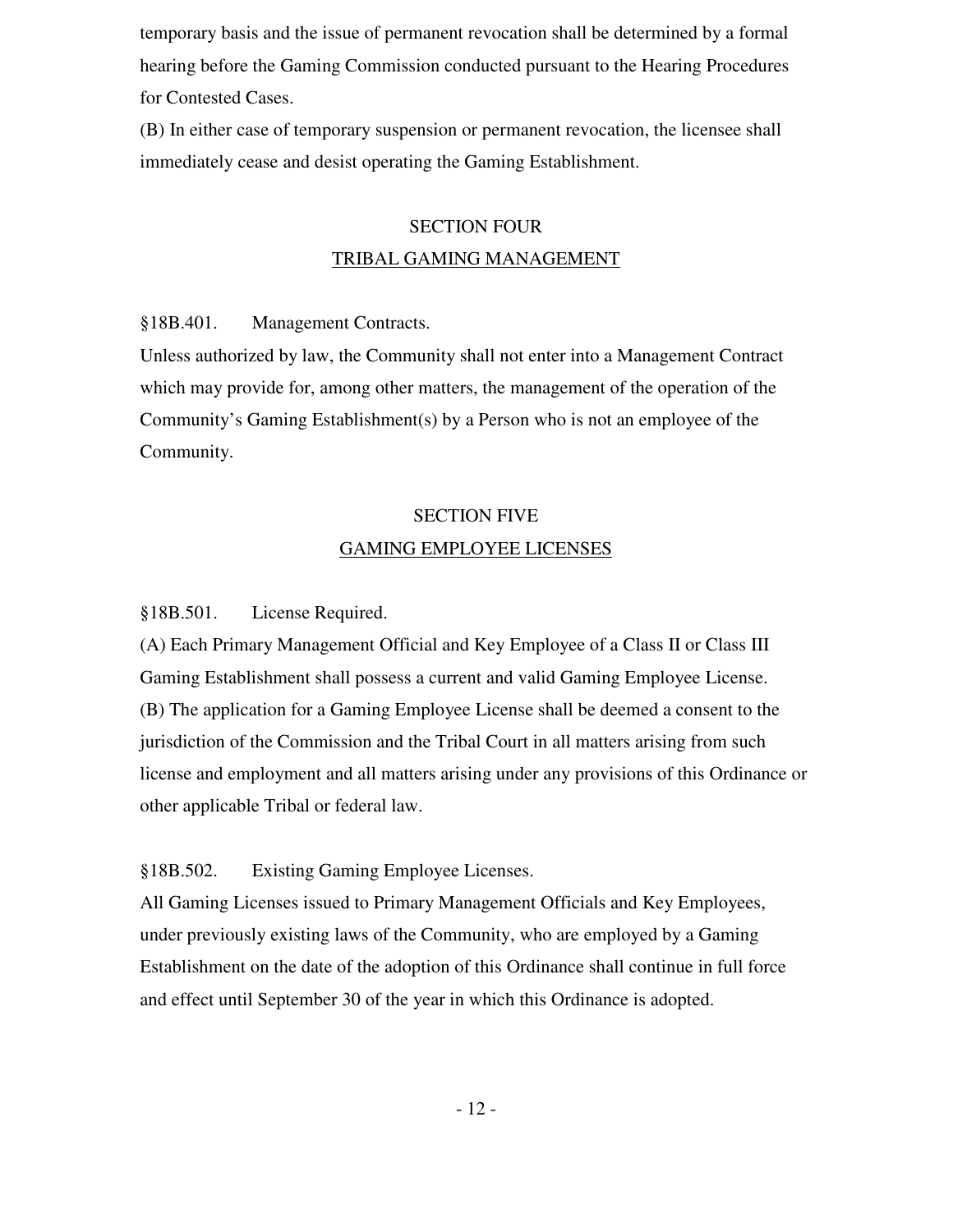§18B.503. Application Procedure.

(A) Applications for new Gaming Employee Licenses shall be submitted to the Gaming Commission on a form approved by the Gaming Commission in such manner as the Gaming Commission may require. At a minimum, the application shall contain the following information:

(1) The applicant's full name (including aliases), current home and work addresses and telephone numbers, Social Security Number, place and date of birth, citizenship, as well as the address of the applicant's personal residences over the past five years. Each application shall be accompanied by a photograph of the applicant taken within the last year.

(2) The title and job description the applicant is applying for.

(3) Currently and for the previous five years: business and employment positions held, ownership interests in those businesses, business and residence addresses, and valid picture identification cards.

(4) A description of any existing and previous business relationships with Indian tribes, including ownership interests in those businesses.

(5) A description of any existing and previous business relationships with the Gaming industry generally, including ownership interests in those businesses.

(6) The name and address of any licensing or regulatory agency with which the person has filed an application for a license or permit related to Gaming, whether or not such license or permit was granted.

(7) The name and address of any licensing or regulatory agency with which the person has filed an application for an occupational license or permit, whether or not such license or permit was granted.

(8) For each felony for which there was an arrest, an ongoing prosecution or a conviction, the charge, the name and address of the court involved, and the date and disposition, if any.

(9) For each misdemeanor for which there was an arrest, an ongoing prosecution or a conviction within ten years of the date of the application, the name and address of the court involved and the date of disposition.

- 13 -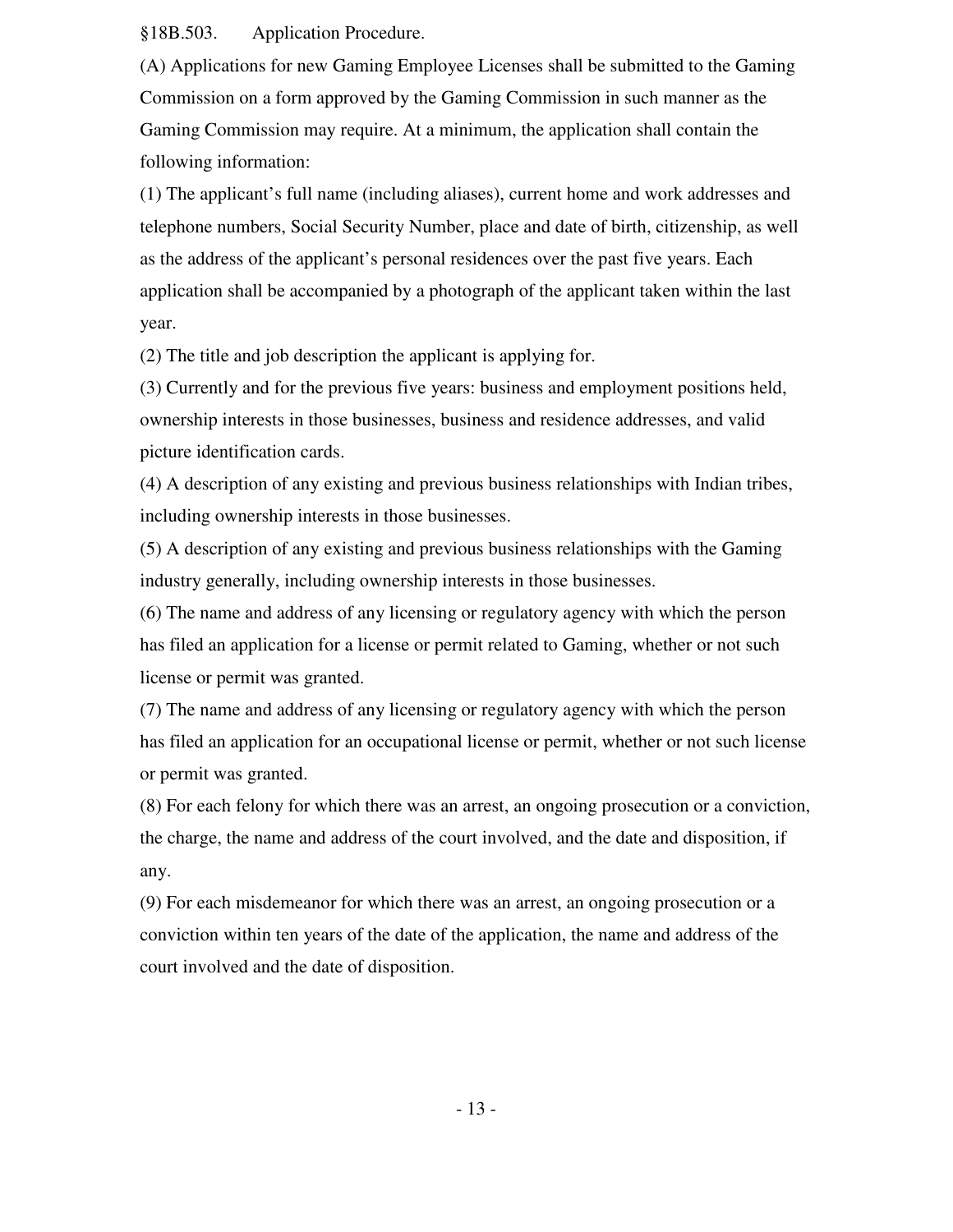(10) For each criminal charge, whether or not there is a conviction, if such criminal charge is within ten years of the date of the application and is not otherwise listed pursuant to subparagraphs (8) and (9) above, the criminal charge, the name and address of the court involved and the date of disposition.

(11) The names and current addresses and telephone numbers of at least three personal references. The references must not be related to the applicant and must not be residing at the applicant's address(es).

(12) A description of any previous employment relationship with an Indian tribe, including the position held, name of the Indian tribe and name, address and telephone number of a person who can attest to the accuracy of the information provided.

(13) Written permission giving the Gaming Commission or its designee the right to investigate the applicant's background, including his criminal record, civil and criminal judgments, and credit history.

(14) A complete disclosure of any past, pending or anticipated civil action or suit, involving collection for fraud, misrepresentation or embezzlement, against the applicant, including the name, address and telephone number of the court involved.

(15) Any other information that the Gaming Commission shall require by regulation.

(B) As part of the applications procedure, the Gaming Commission or its designee shall conduct a personal interview with the applicant to verify that the information contained in the application is complete.

(C) Each application shall be accompanied by a sworn statement that if the license will be issued, the applicant will submit to the jurisdiction of the Commission and the Tribal Court, and the applicant will abide by all applicable Tribal and Federal laws, regulations and policies.

(D) The following notices shall be placed on the application form by the Gaming Commission:

(1) "In compliance with the Privacy Act of 1974, the following information is provided. Solicitation of the information on this form is authorized by 25 U.S.C. 2701 et seq. The purpose of the requested information is to determine the eligibility of individuals to be employed in a Gaming Establishment. The information will be used by the Community and the National Indian Gaming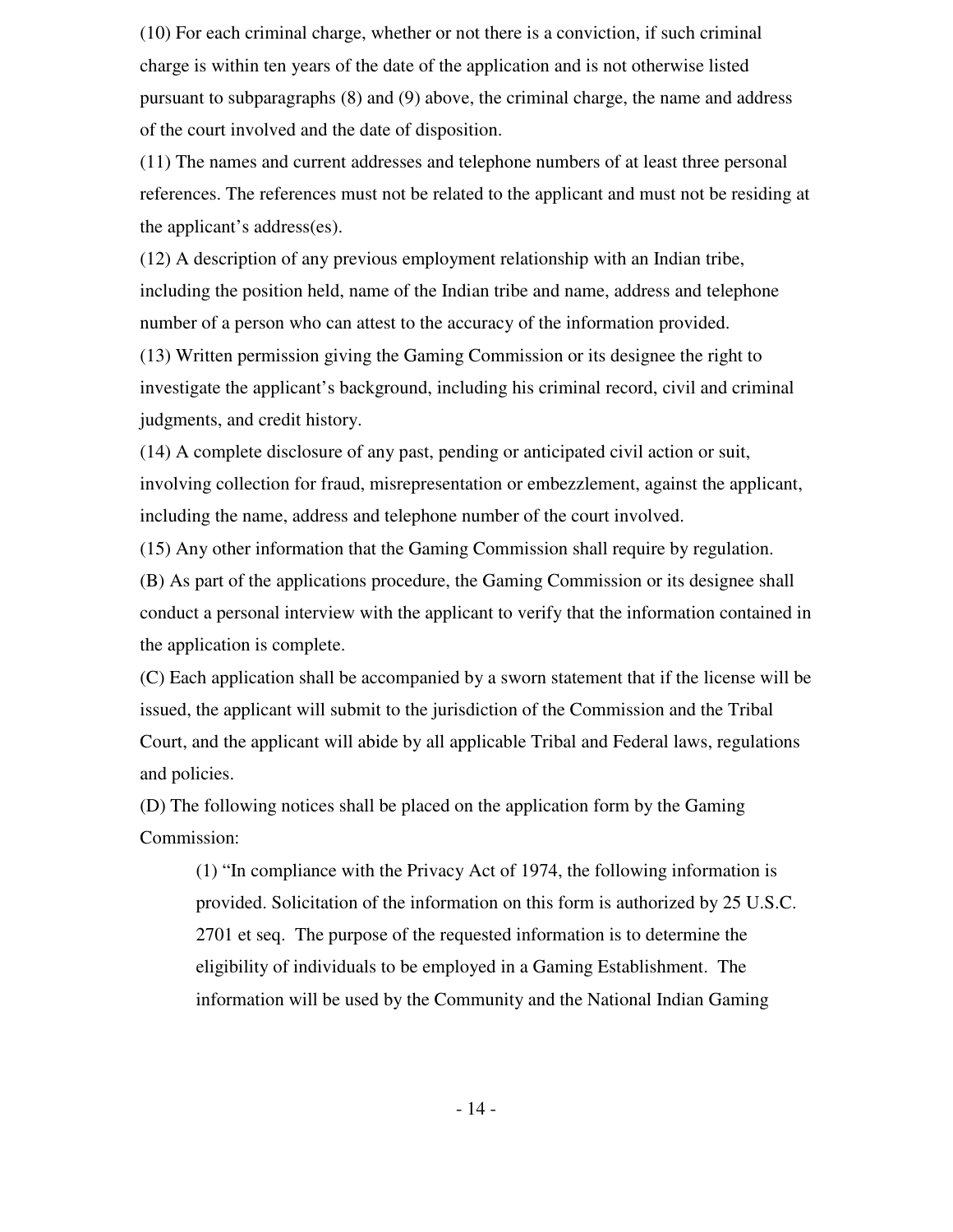Commission members and staff who have need for the information in the performance of their official duties. The information may be disclosed to appropriate Federal, Tribal, State, local, or foreign law enforcement and regulatory agencies when relevant to civil, criminal or regulatory investigations or prosecutions or when necessary pursuant to a requirement by a tribe or the National Indian Gaming Commission in connection with the hiring or firing of an employee, the issuance or revocation of a Gaming Employee License, or investigation of activities while associated with a tribe or a Gaming Establishment. Failure to consent to the disclosures indicated in this notice will result in the Community being unable to hire you in a Primary Management Official or Key Employee position.

The disclosure of your Social Security Number (SSN) is voluntary. However, failure to supply a SSN may result in errors in processing your application."

(2) "A false statement on any part of your application may be grounds for not hiring you, or for firing you after you begin work. Also, you may be punished by fine or imprisonment."

(E) The Gaming Commission shall notify existing Primary Management Officials and Key Employees who have not completed an application containing the notices set forth in paragraph (D) above, that they must file with the Gaming Commission, within fifteen days after the date of the notice from the Gaming Commission, a statement, signed by the Primary Management Officials or Key Employees, that contains the notices and consent required in Section (D).

§18B.504. Application Fee.

The Community may charge a license fee, to be established by the Gaming Commission to cover the Gaming Commission's expenses in investigating and licensing Primary Management Officials and Key Employees.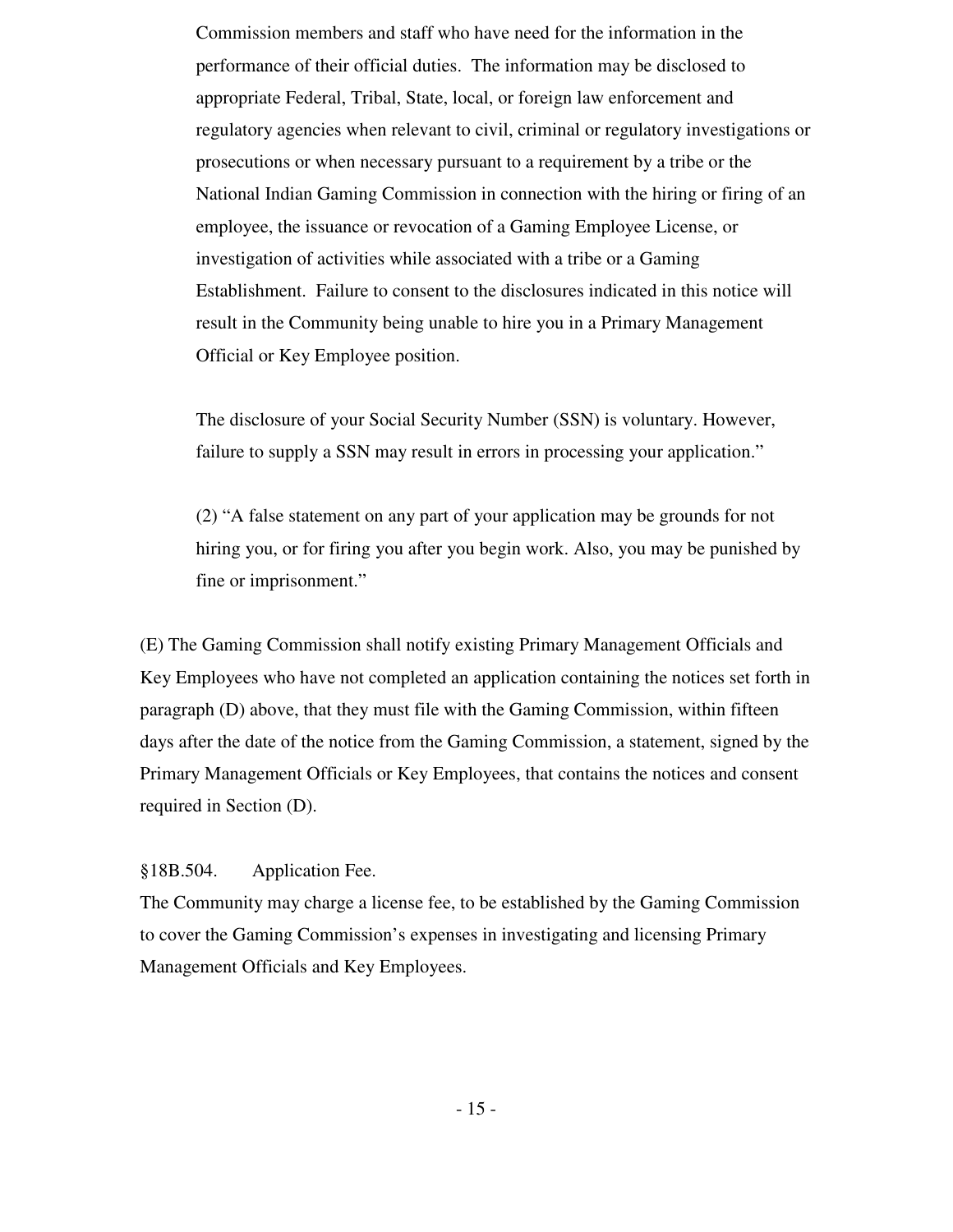#### §18B.505. Provisional Gaming Employee License

If a preliminary review of the application and the fingerprint check show no criminal history of the applicant, then the Gaming Commission may issue a provisional Gaming Employee License to the applicant for a period not to exceed 90 days. The provisional Gaming Employee License authorizes the applicant to perform the employment duties for which the license is sought, pending the Gaming Commission's action on the applicant's license application.

#### §18B.506. Term of License.

A Gaming Employee License issued pursuant to this Section shall be effective until September  $30<sup>th</sup>$  of the year in which the license is issued. If the Gaming Employee License is issued after June  $30<sup>th</sup>$  in any year, the license shall remain effective until September  $30<sup>th</sup>$  of the year following the year in which it was issued.

#### §18B.507. License Renewal.

A holder of a Gaming Employee License shall apply to the Gaming Commission for a renewal of the Gaming Employee License at least ninety days prior to the expiration of the employee's existing Gaming Employee License by filing with the Gaming Commission a renewal application, updating all information contained in the original application.

#### §18B.508. Contents and Scope of License.

The Gaming Employee License shall state on its face the name of the employee, the location at which the employee is licensed to work, the license number, the employee's job title, the date on which the license became effective and the date on which the license expires. A Gaming Employee License issued pursuant to this Section shall be effective only for the person to whom it is issued and only with respect to the Gaming Establishment specified in the license. Any such license may be transferred to a new Gaming Establishment only upon prior approval by the Gaming Commission upon the written request of the licensee identifying the proposed new Gaming Establishment.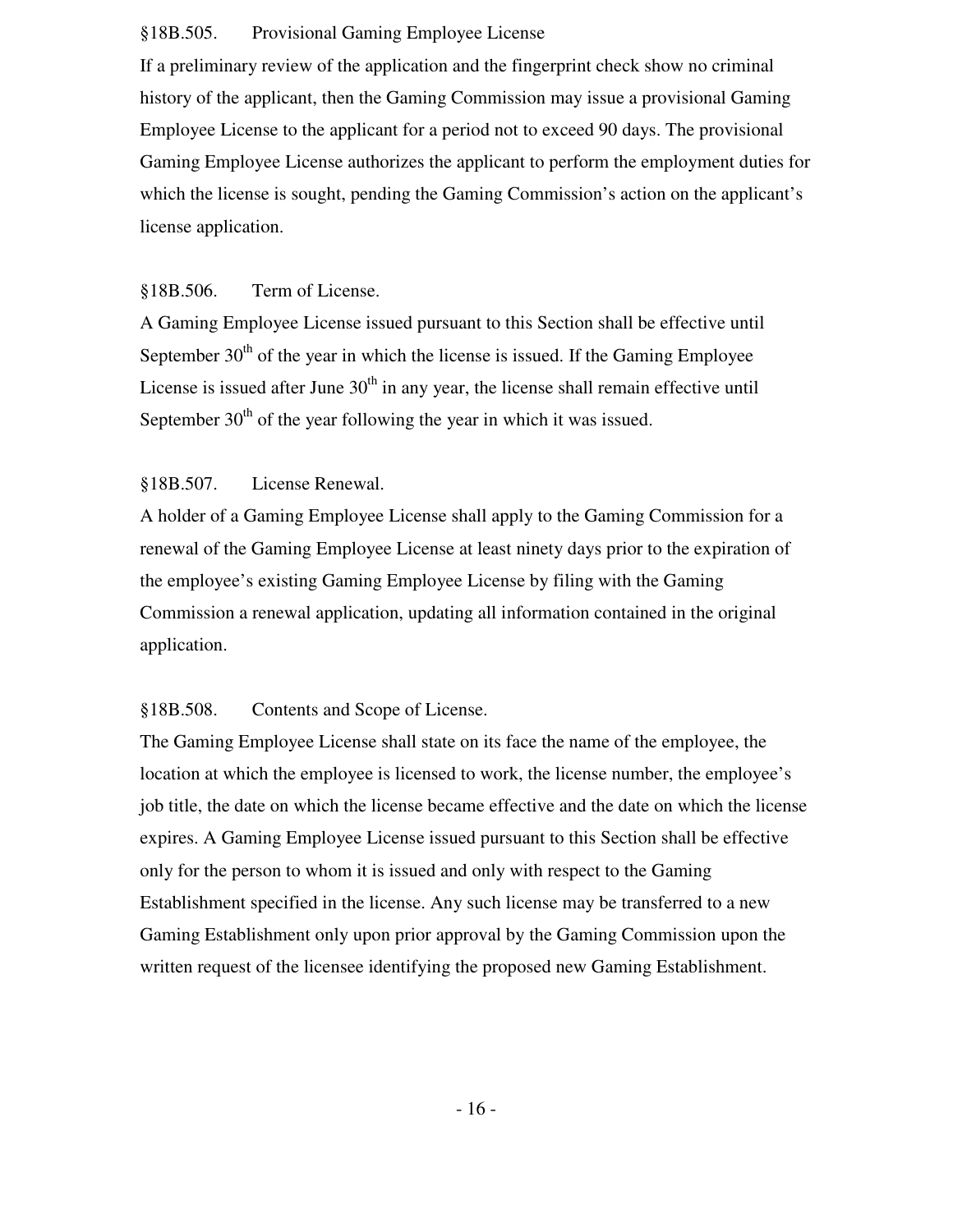#### §18B.509. Fingerprints.

Each applicant for a Primary Management Official or Key Employee position shall be required to have fingerprints taken as part of the license application procedure. Fingerprints shall be taken by the Gaming Commission and shall then be forwarded by the Gaming Commission to the NIGC for processing through the FBI and National Crime Information Center to determine the applicant's criminal history, if any.

#### §18B.510. Background Investigations.

(A) The Gaming Commission is responsible for conducting background investigations and eligibility determinations concerning the issuance of Gaming Employee Licenses to applicants.

(B) The Gaming Commission shall conduct a background investigation on each applicant to enable the Gaming Commission to make an eligibility determination for the issuance of a Gaming Employee License. The background investigation shall include:

(1) Verifying the information provided by the applicant in the application form.

(2) Contacting each personal and business reference provided in the application.

(3) Obtaining a personal credit check and conduct a civil court history check.

(4) Conducting a criminal history check via the submission of the applicant's fingerprints to the NIGC pursuant to subsection 18B.509.

(5) Inquiring into any previous or existing business relationships of the applicant with the Gaming industry and Indian tribes by contacting the entities or tribes.

(6) Verifying the applicant's history and status with any licensing agency by contacting the agency.

(7) Taking other appropriate steps to verify the accuracy of information provided, focusing on problem areas noted.

(C) In connection with the background investigation, an Investigative Report shall be created that shall include all of the following:

(1) Steps taken in conducting a background investigation

(2) Results obtained

(3) Conclusions reached

(4) The bases of those conclusions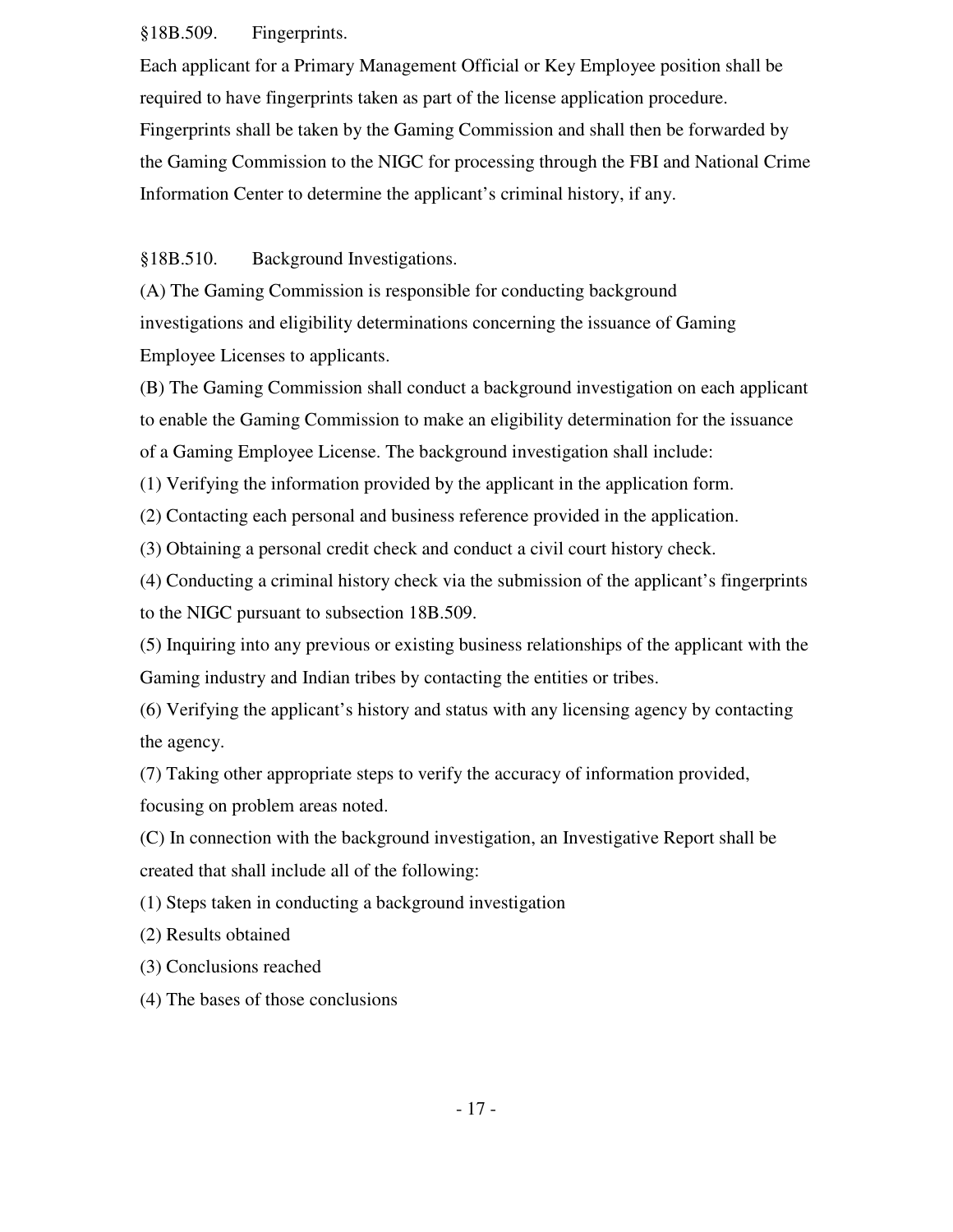(D) The Gaming Commission may require asset and liability disclosure by the applicant when it deems that information necessary to adequately protect the Gaming Establishment and determine

the suitability of a particular individual for employment or continued employment. (E) The Gaming Commission and its staff shall keep confidential the identity of each person interviewed in the course of the investigation, other than disclosure as required under Federal or Tribal law or pursuant to the Tribal/State Compact.

#### §18B.511. Notification of Application to NIGC.

When an individual applies for a Gaming Employee License, the Gaming Commission shall forward to the NIGC a completed application for the Gaming Employee License, conduct a background investigation provided for in §18B.510 and make the determination referred to in §18B.512.

#### §18B.512. Eligibility Determination.

The Gaming Commission shall review the applicant's prior activities, criminal record, if any, and reputation, character, habits and associations to make a finding concerning the eligibility of the applicant for a Gaming Employee License. If the Gaming Commission determines that employment of the applicant in a licensed position with a Gaming Establishment shall not pose a threat to the public interest or to the effective regulation of Gaming, or shall not create or enhance dangers of unsuitable, unfair, or illegal practices and methods and activities in the conduct of Gaming, the Gaming Commission shall determine if the applicant is eligible for employment as a Primary Management Official or Key Employee with the Gaming Establishment.

#### §18B.513. Report to NIGC.

After the background investigation has been completed and after the Gaming Commission has made an eligibility determination pursuant to §18B.512, the Gaming Commission shall forward the Investigative Report together with the eligibility determination to the NIGC within 60 days after the applicant begins work at the Gaming Establishment, unless the NIGC shall have advised the Gaming Commission that the submission of any or either of these reports is not necessary.

- 18 -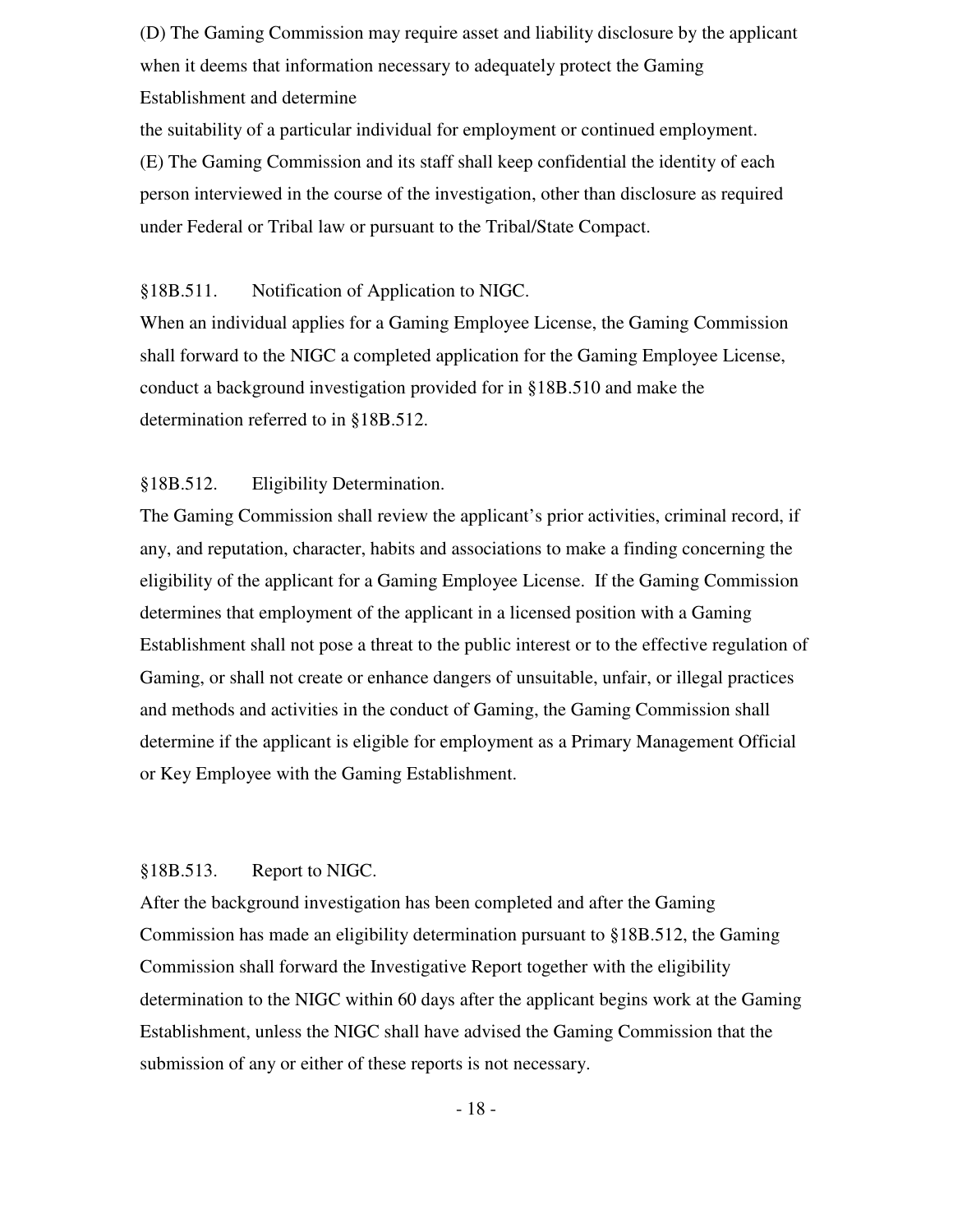§18B.514. Grant or Denial of Gaming Employee License.

(A) If, within a 30-day period after the NIGC receives the Investigative Report, the NIGC notifies the Gaming Commission that it has no objection to the issuance of a Gaming Employee License pursuant to a Gaming Employee License application filed by a Primary Management Official or Key Employee for whom the Gaming Commission has provided an application and Investigative Report to the NIGC, the Gaming Commission may issue a Gaming Employee License to the applicant.

(B) The Gaming Commission shall respond to a request for additional information from the

Chairman of the NIGC concerning a Primary Management Official or Key Employee who is the subject of an Investigative Report. Such a request shall suspend the 30-day period under §18B.514(A) until the Chairman of the NIGC receives the additional information.

(C) If, within the 30-day period described in §18B.514(A) above, the NIGC provides the Gaming Commission with a statement itemizing objections to the issuance of a Gaming Employee License for whom the Gaming Commission has provided an application and Investigative Report to the NIGC, the Gaming Commission shall reconsider the application, taking into account the objections itemized by the NIGC. The Gaming Commission shall make the final decision whether to issue a Gaming Employee License to such applicant.

(D) If a Gaming Employee License is denied by the Gaming Commission, the Gaming Commission shall notify the NIGC of the denial and shall forward a copy of the Eligibility Determination to the NIGC for inclusion in the Indian Gaming Individuals Records System.

#### §18B.515. Record Keeping Requirements.

With respect to Primary Management Officials and Key Employees, the Gaming Commission shall retain applications for employment and reports of background investigations for three years from the date of termination of employment of the Primary Management Official or Key Employee.

§18B.516. Suspension or Revocation of Gaming Employee License.

- 19 -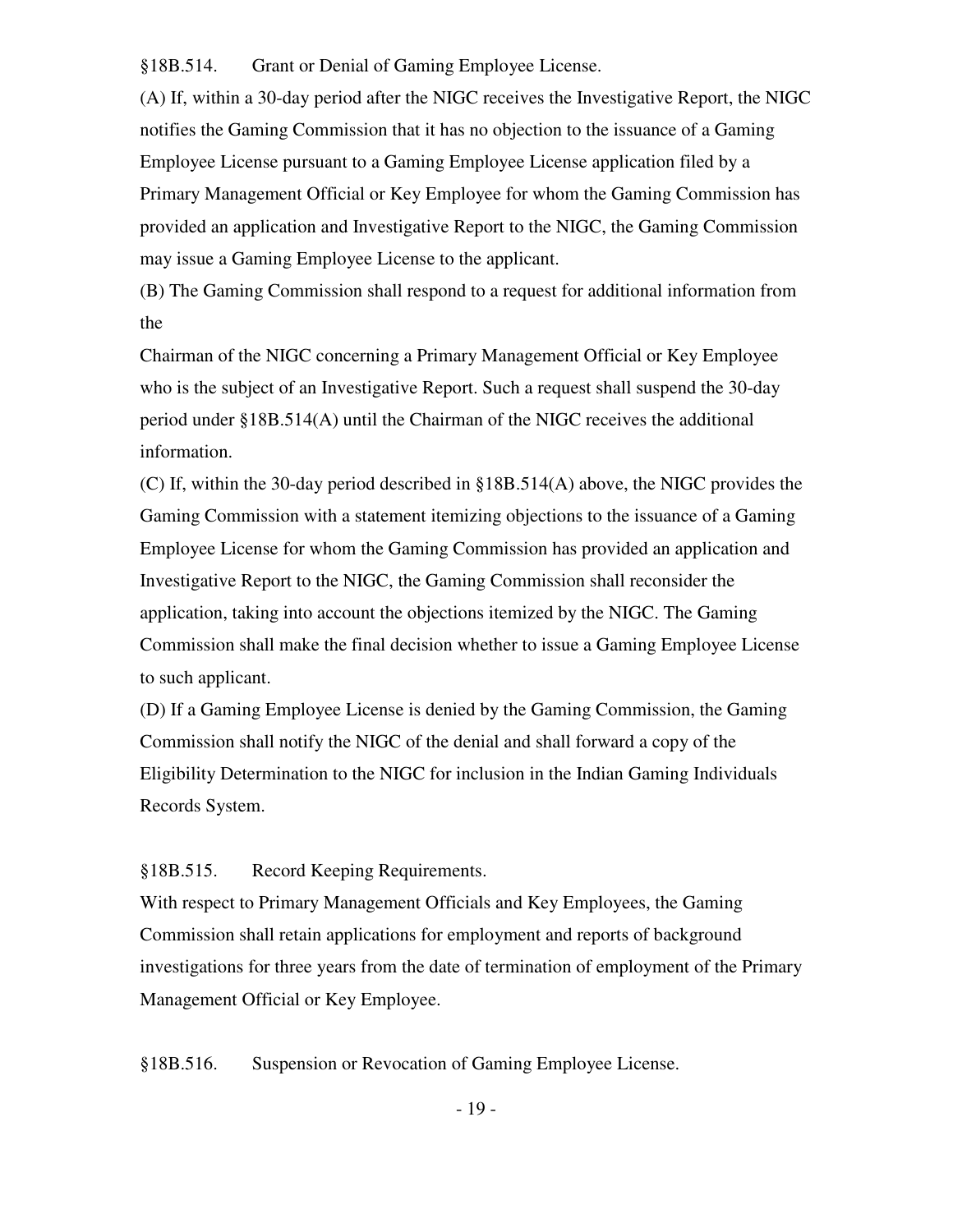(A) If the Gaming Commission determines that the immediate suspension of a Gaming Employee License is necessary for the reasons listed in paragraph (B) below, the Gaming Commission may immediately suspend the Gaming Employee License on a temporary basis and the issue of permanent revocation may be determined by a formal hearing before the Gaming Commission.

(B) Any Gaming Employee License may be immediately suspended and subsequently revoked by the Gaming Commission, in its discretion, if any of the following has occurred:

(1) The licensee has violated any provision of the Gaming Laws, including, but not limited to, the MICS the TICS, or the WICS.

(2) The licensee's continued employment as a Primary Management Official or Key Employee at the Gaming Establishment poses a threat to the general public.

(3) The licensee has made a material false statement in his/her application.

 (4) The licensee has failed to comply with any lawful order, inquiry or directive of the Gaming Commission or the Tribal Court.

(5) The licensee has failed to provide the Gaming Commission with any change in status with regards to the information originally submitted in the employee's application. (6) The licensee has failed to immediately notify the Operator and the Gaming Commission of any criminal charges that have been filed against the licensee after the Gaming Employee License has been issued by the Gaming Commission.

(7) The Gaming Commission has received notification from the NIGC indicating that reliable information exists that a licensee is not eligible for a Gaming Employee License. (8) The licensee has been convicted of or entered a plea of guilty or no contest to any offense that may result in a bar to obtaining a Gaming Employee License, including, but not limited to, a crime involving Gaming, fraud, theft, embezzlement or the sale or possession of illegal narcotics or controlled substances.

(9) The Gaming Commission finds that after issuance of a Gaming Employee License the licensee develops a reputation, character, habits and associations, including any activity considered unlawful under §18B.901, that pose a threat to the public interest or to the effective regulation of Gaming or creates or enhances dangers of unsuitable, unfair, or illegal practices, methods and activities in the conduct of Gaming.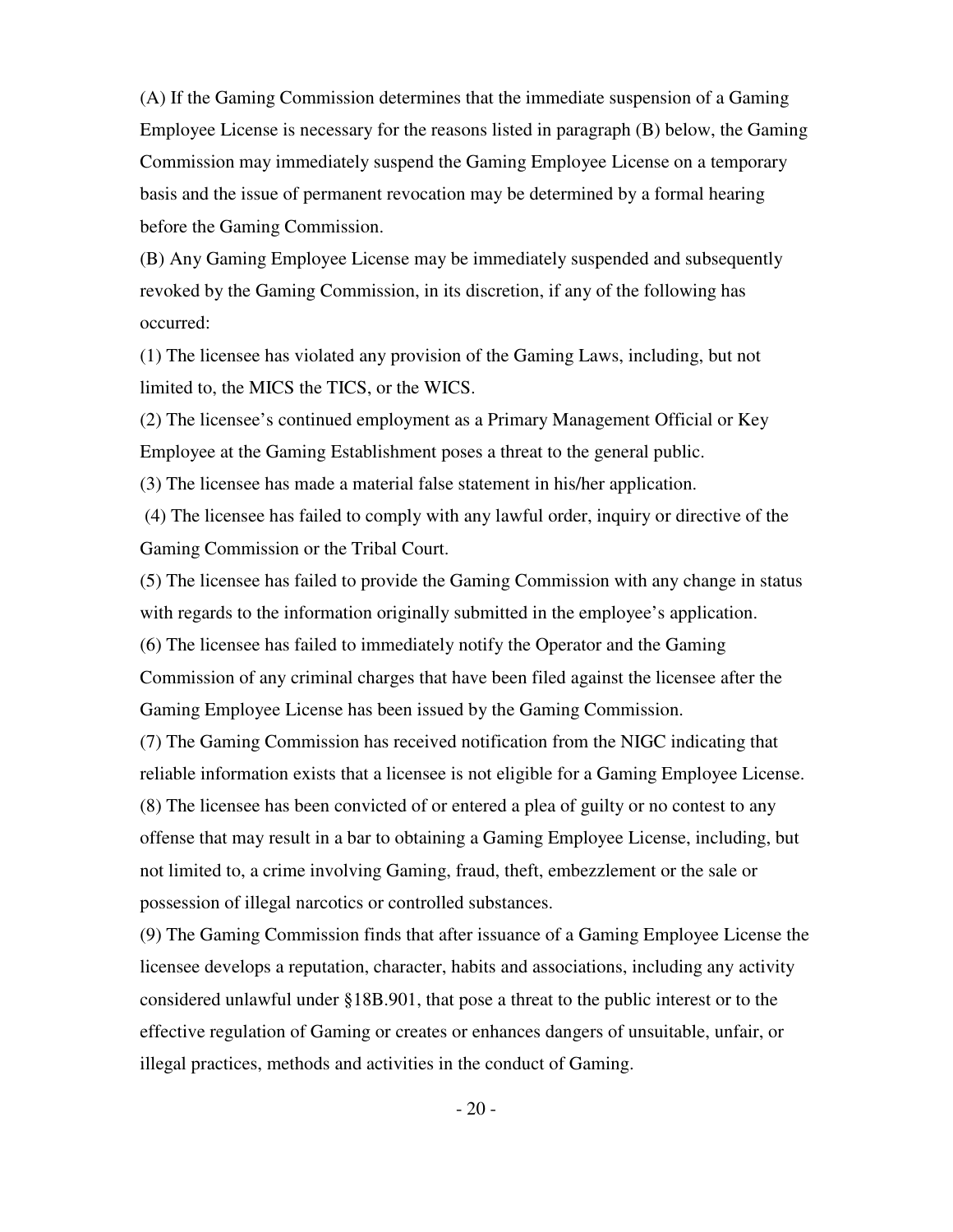§18B.517. Procedure for Suspension or Revocation of Gaming Employee License. (A) If the Gaming Commission suspends a Gaming Employee License pursuant to §18B.516 above, the Gaming Commission shall send a Notice of Suspension to the licensee. The notice shall state the reasons for which the suspension is issued. (B) If a Notice of Revocation has been issued, the Notice of Revocation may state the time and place for a hearing before the Gaming Commission and that the licensee shall have an opportunity to present testimony and cross-examine opposing witnesses at that hearing, and to present any other evidence as to why a revocation order should not be issued by the Gaming Commission.

(C) After a Notice of Suspension or a Notice of Revocation has been issued, the Gaming Commission shall revoke or reinstate the Gaming Employee License. The licensee and the Gaming Establishment shall be notified of the decision of the Gaming Commission. (D) When the Gaming Commission suspends or revokes a Gaming Employee License pursuant to this Ordinance, the licensee shall immediately cease and desist from performing work for any Gaming Establishment or Operator.

### SECTION SIX GAMING VENDOR LICENSES

§18B.601. Gaming Vendor Licenses.

Gaming Vendors must have a current and valid Gaming Vendor license issued by the Gaming Commission in order to transact business with the Gaming Establishment. The Gaming Commission shall maintain a register of the Gaming Vendors.

§18B.602. Application for Gaming Vendor License.

(A) Any person seeking a Gaming Vendor license shall submit an application to the Gaming Commission on such form and in such manner as the Gaming Commission may require.

(B) The Gaming Commission shall conduct a background investigation of the applicant for a Gaming Vendor License and its principals.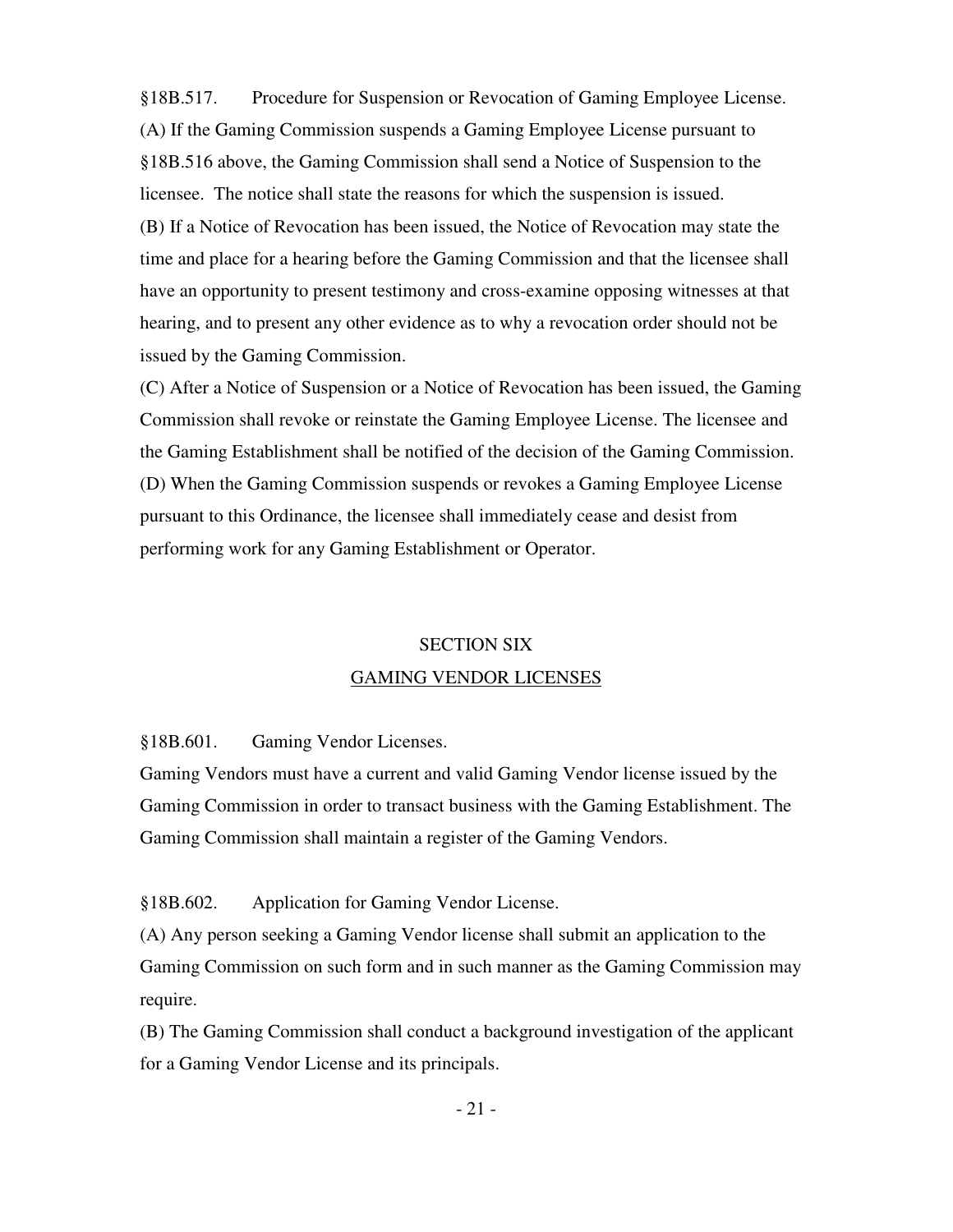(C) Principals of a business include its officers, directors, management, owners, partners, non-institutional stockholders that either own 10% or more of the stock or are the 10 largest stockholders, and the on-site supervisor or manager under an agreement with the Community, if applicable.

(D) Upon receipt of a completed application, the Gaming Commission shall forward a copy thereof to the NIGC for an FBI criminal information check through the FBI National Criminal Information Center.

(E) Notwithstanding any other provisions of this Ordinance, Gaming Vendor Licenses existing on the date of adoption of this Ordinance shall continue to be valid until they expire in accordance with their own terms.

§18B.603. Contents of Gaming Vendor License Application.

(A) Applications for Gaming Vendor licenses shall include the following information: (1) Name of business, business address, business phone, federal tax ID number (or Social Security Number if a sole proprietorship), main office address if different from business address, any other names the applicant has done business under, type of service applicant will provide.

(2) Whether applicant is a sole proprietorship, corporation, partnership, limited liability company, or other entity.

(3) If the applicant is a corporation, the state of incorporation, and the qualification to do business in that state if the Gaming operation is in a different state than the state of incorporation.

(4) Trade name, other names ever used, names of any wholly owned subsidiaries or other business owned by the applicant or its principals.

(5) General description of the business and its activities.

(6) Whether the applicant will be investing in or lending money to the Gaming Establishment and, if so, how much.

(7) A description of any existing or previous business relationships with the Gaming industry generally, including ownership interests in those businesses.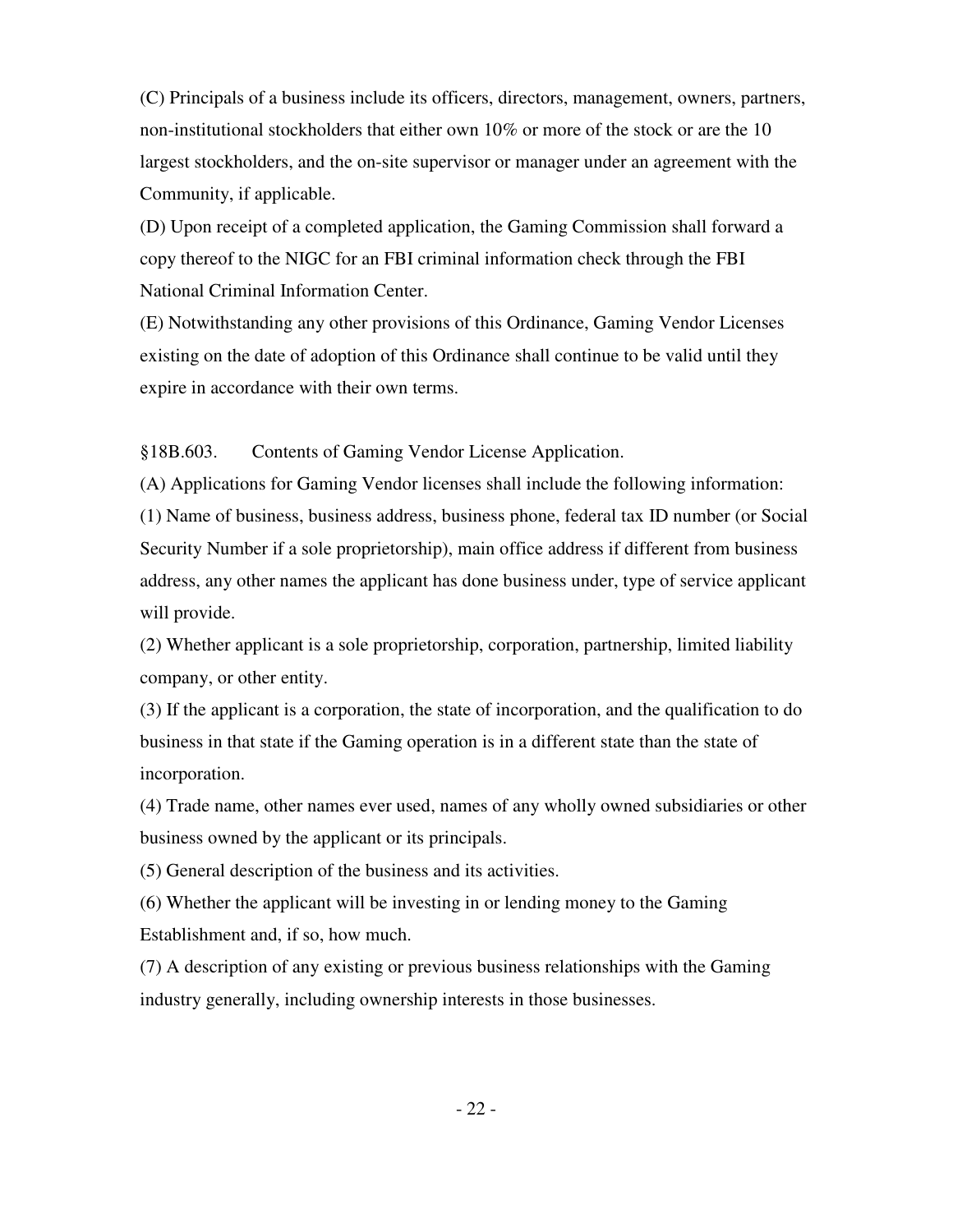(8) A list of Indian tribes with which the applicant has an existing or previous business relationship, including ownership, financial or management interests in non-Gaming activities. If the applicant has extensive interaction with Indian tribes, the above list shall include only the ten largest business relationships determined by Gross Gaming Revenues.

(9) Names, addresses and phone numbers of three business references with whom the applicant has regularly done business within the last five years.

(10) Name and address of any licensing or regulatory agency with which the applicant has filed an application for a license or permit related to Gaming, whether or not such license or permit was granted.

(11) Whether the applicant has ever had a license or permit revoked or suspended for any reason and the circumstances involved.

(12) A list of lawsuits to which the applicant has been a defendant, including the name and address of the court involved, and the date and disposition of the case, if any.

(13) A complete financial statement showing all sources of income for the previous three years, and assets, liabilities, and net worth as of the date of the submission of the application.

(14) A list of the principals of the applicant, their Social Security Numbers, addresses and telephone numbers, title, and percentage of ownership in the applicant.

(15) A list of the applicant's funding sources and any liabilities of \$100,000.00 or more.

(16) Any further information the Gaming Commission deems relevant.

(B) The following notice shall be placed on the application form: "Inclusion of false or misleading information in the Gaming Vendor application may be grounds for denial or revocation of the Gaming Vendor License."

(C) An applicant may submit a copy of a recent license application to another jurisdiction if it contains all of the information listed above. The applicant will be required to submit in writing any changes in the information since the other license application was filed and any information requested by the Gaming Commission not contained in the other license application.

(D) Unless waived by the Gaming Commission, each application shall be accompanied by a sworn statement that if the Gaming Vendor license will be issued, the applicant will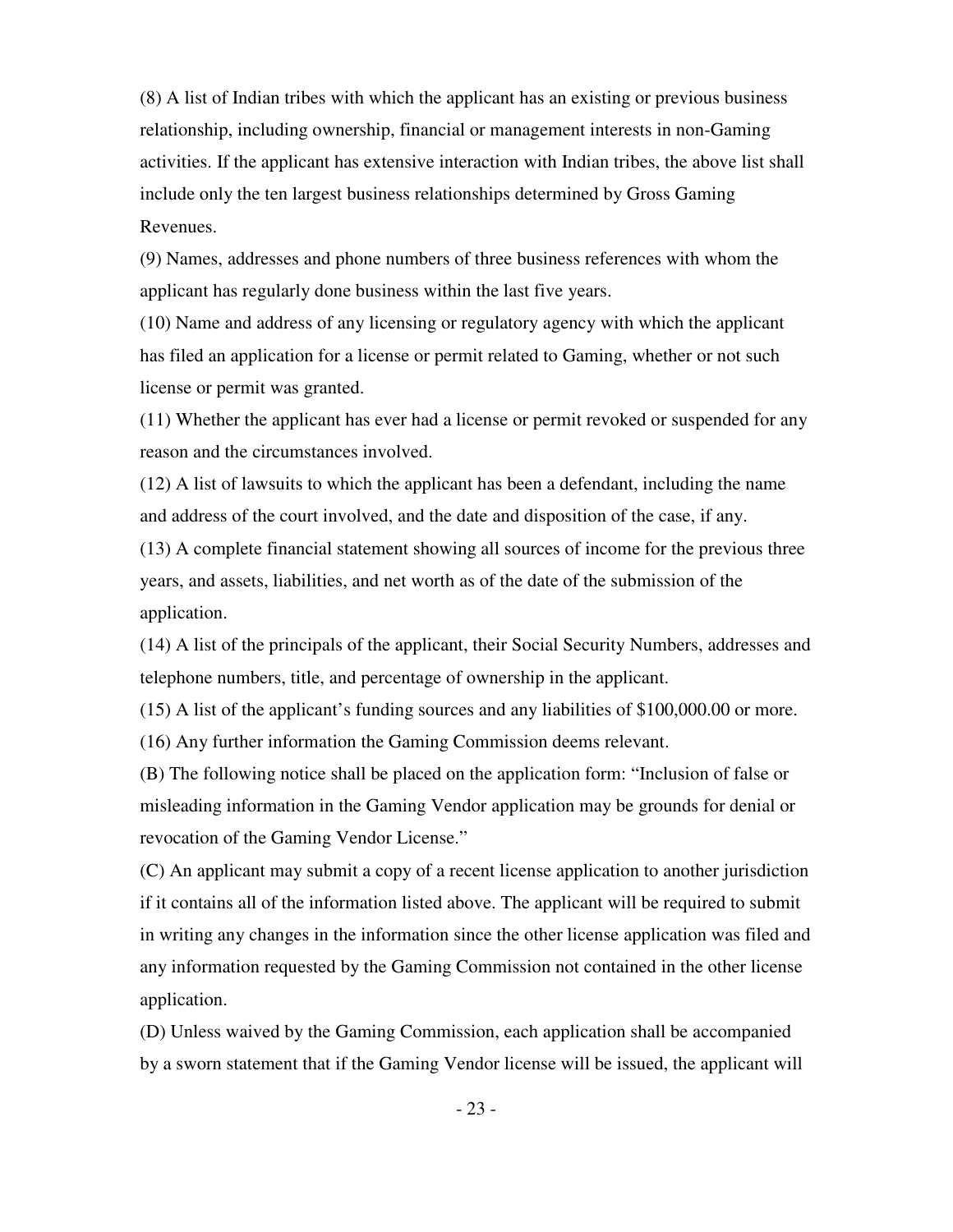submit to the jurisdiction of the Gaming Commission and the Tribal Court, and the applicant will abide by all applicable Tribal and Federal laws, regulations and policies.

§18B.604. Background Investigation.

(A) Upon receipt of an application for a Gaming Vendor license, the Gaming Commission shall conduct a background investigation of the applicant and each of its principals. This investigation shall contain, at a minimum, each of the following procedures:

(1) Verification of the applicant's incorporation status and qualification to do business in the State of Michigan.

(2) Obtain a business credit report, if available, and conduct a Better Business Bureau check on the applicant.

(3) Conduct a check of the applicant's credit history.

(4) Call each of the references listed in the application.

(5) Conduct an investigation of the principals of the applicant, including a criminal history check, a credit report, and interviews with the personal references listed.

(B) The Gaming Commission shall conduct such other investigation of the applicant and its principals as it may deem appropriate.

§18B.605. Investigative Report.

The Gaming Commission shall complete an investigative report covering each of the procedures taken in the background investigation of the applicant and its principals.

§18B.606. Application Fee.

The Community may charge a license fee, to be set by the Gaming Commission, to cover its expenses in investigating and licensing Gaming Vendors.

§18B.607. Recognized Licensing Authorities and Adherence to Technical Equipment Standards.

(A) An applicant for a Gaming Vendor license who provides the Gaming Commission with a certified copy of a Gaming Vendor license or similarly designated license granted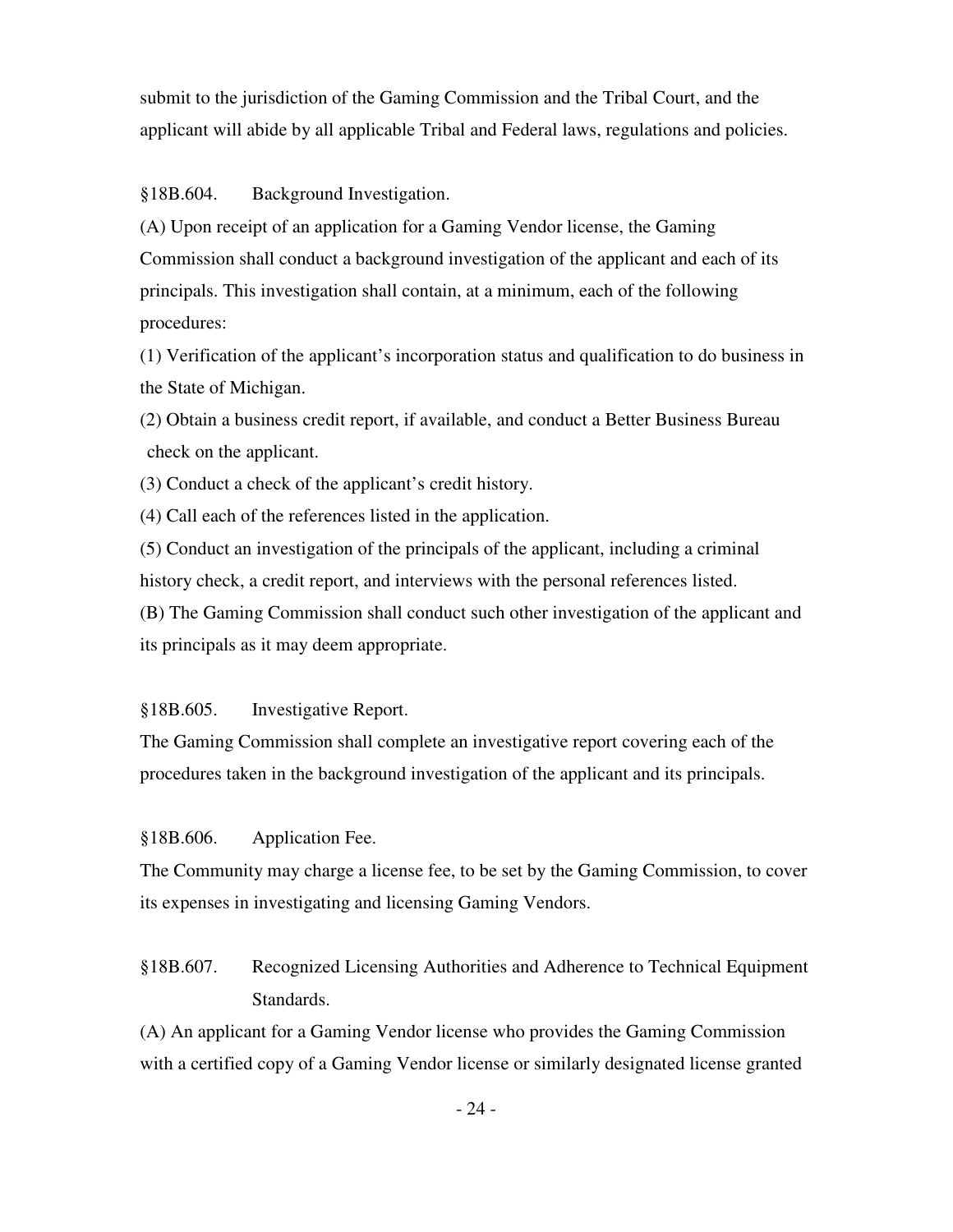by the States of Nevada, Minnesota, Wisconsin, New Jersey or Michigan, shall be granted a Gaming Vendor license by the Gaming Commission without being required to meet the requirements set forth in §18B.602 through §18B.605 and §18B.607 through §18B.608 of this Section.

(B) A Gaming Vendor license granted pursuant to paragraph (A) above shall be valid until the Gaming Vendor license or similarly designated license issued by the States of Nevada, Minnesota, Wisconsin, New Jersey or Michigan expires or is suspended or revoked by the proper authority; provided that the Gaming Commission's authority pursuant to §18B.609 shall apply to all Gaming Vendor licenses granted pursuant to paragraph (A) above.

(C) No Game of Chance, Gaming Equipment or Gaming supplies, pertaining to Class III Gaming may be purchased, leased or otherwise acquired by any Operator unless the Game of Chance, Gaming Equipment or Gaming supplies meet the technical equipment standards of either the

State of Nevada or the State of New Jersey.

§18B.608. Action by Gaming Commission.

(A) Except as provided in subsection 18B.602(E) above, the Gaming Commission shall, as soon as practicable after completion of the background investigation either grant or deny a Gaming Vendor license.

 (B) The Gaming Commission may deny a Gaming Vendor license to any applicant upon a determination that the applicant, or any principal identified with the applicant:

 (1) Is a Person whose prior activities, criminal record, if any, or reputation, character, habits and associations pose a threat to the effective regulation of Gaming or create or enhance the chances of unfair or illegal practices, methods and activities in the conduct of the Gaming Activities permitted hereunder; or

 (2) Has failed to provide information reasonably required to investigate the applicant's suitability for a Gaming Vendor license or has failed to reveal any fact material to such application or has furnished any information that is untrue or misleading in connection with such application.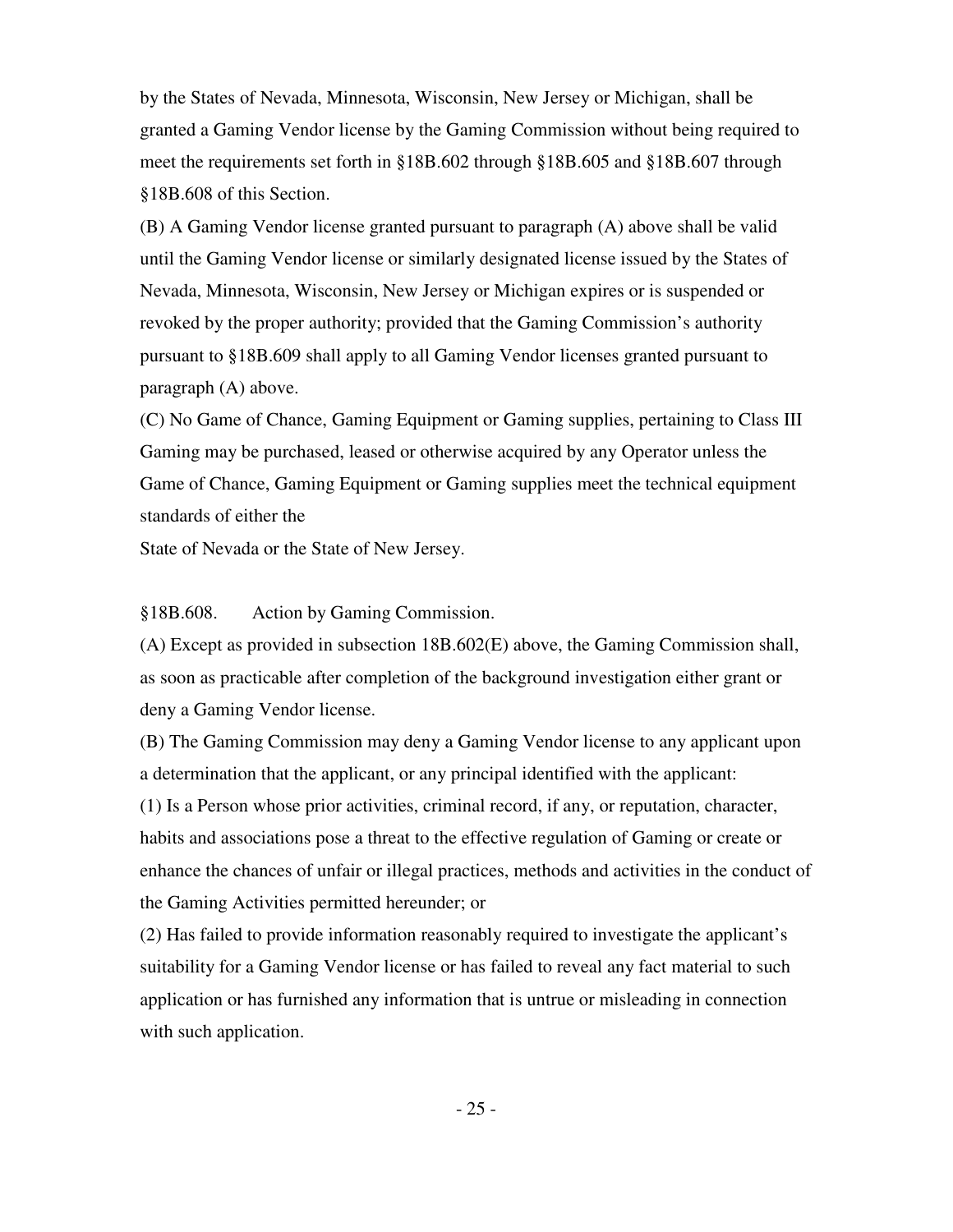§18B.609. Duration and Renewal of Gaming Vendor License.

(A) Any Gaming Vendor license issued by the Gaming Commission pursuant to this section shall expire on the date one (1) year from the date of issuance of the license; provided, that a Gaming Vendor licensee who has applied for renewal of a license prior to its expiration may continue to provide Gaming Equipment or services under the expired Gaming Vendor license until the Gaming Commission takes final action on the renewal application.

(B) Previously licensed applicants for a Gaming Vendor license or applicants for renewal of a Gaming Vendor license shall provide currently updated application material but will not be required to resubmit historical data already on file with the Gaming Commission. (C) The Gaming Vendor license shall be subject to a review consisting of such investigations as the Gaming Commission shall determine necessary.

(D) No additional background investigation of an applicant for the renewal of a Gaming Vendor license shall be required unless information concerning the applicant's continuing suitability or eligibility for a Gaming Vendor license has been presented to the Gaming Commission which indicates that the applicant is not suitable or otherwise eligible for a Gaming Vendor License; except that a new credit check shall be performed and the status of the licensee's regulatory licenses in other jurisdictions, if applicable, shall be checked and a litigation check shall be performed.

§18B.610. Suspension or Revocation of Gaming Vendor License.

 The Gaming Commission may investigate any licensee or any principal of any licensee at any time and the Gaming Commission may suspend or revoke any Gaming Vendor license issued under this section if based upon that investigation information is discovered by the Gaming Commission that would justify suspension or revocation of an original Gaming Vendor license or any renewal thereof.

§18B.611. Procedure for Suspension or Revocation of Gaming Vendor License. (A) When the Gaming Commission has reasonable cause to believe that a Person holding Gaming Vendor license did not qualify for said license or that the Person or any principal of the Person has engaged in activities that would justify denial of the renewal of said license, the Gaming Commission shall either issue a Notice of Suspension or a Notice of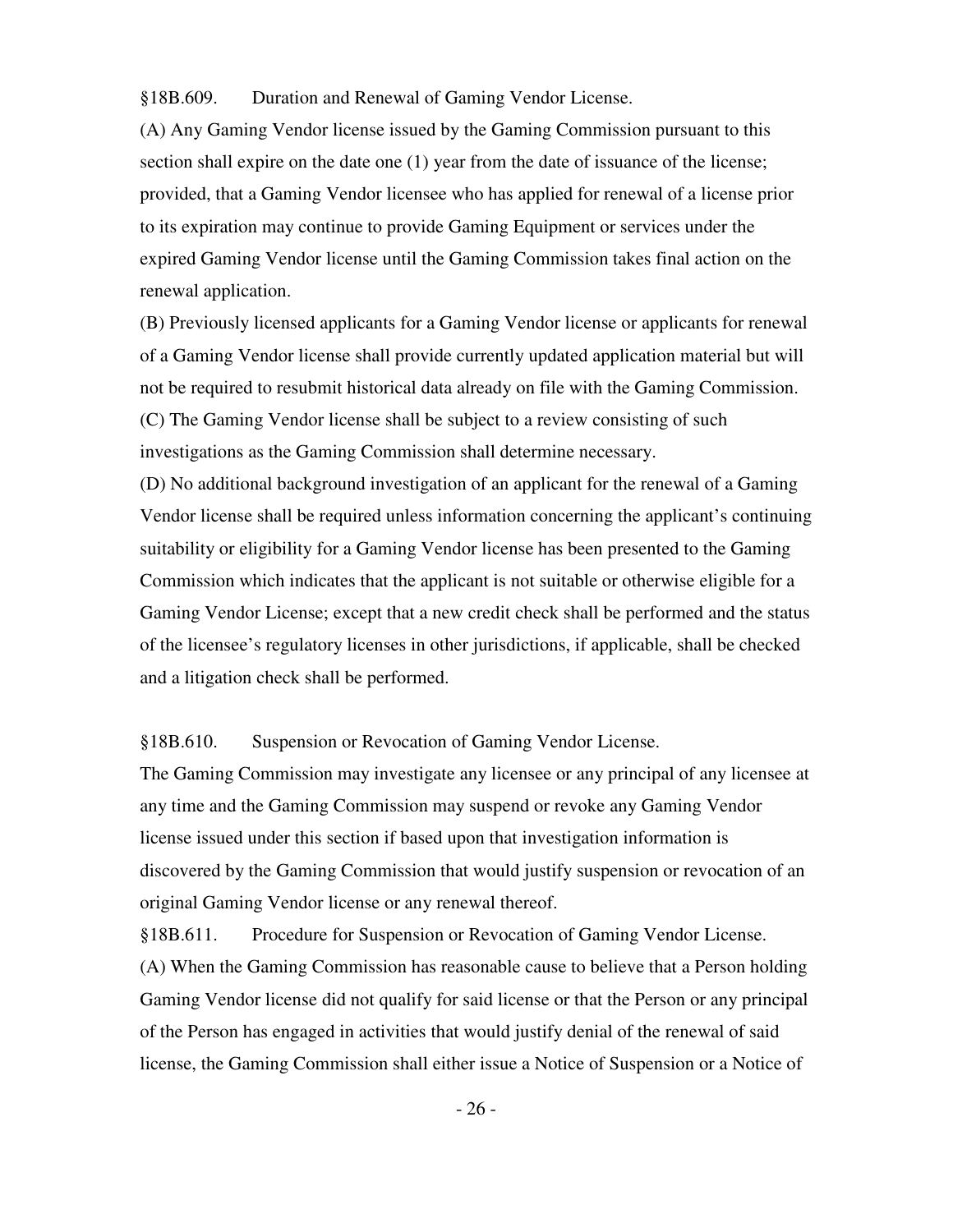Revocation of such Person's Gaming Vendor License. The Notice of Revocation may, in the discretion of the Gaming Commission, be followed by a hearing before the Gaming Commission. The Notice shall be served upon the licensee at its principal place of business.

(B) The Notice of Suspension or the Notice of Revocation shall state the grounds upon which the suspension or revocation is ordered.

(C) If a Notice of Revocation has been issued, the Notice of Revocation shall state the time and place for a hearing before the Gaming Commission and that the licensee shall have an opportunity to present testimony and cross-examine opposing witnesses at that hearing, and to present any other evidence as to why a revocation order should not be issued by the Gaming Commission.

(D) When the Gaming Commission suspends or revokes a Gaming Vendor license pursuant to this Section, the licensee shall immediately cease and desist from providing Gaming Equipment or services to any Gaming Establishment or Operator.

# SECTION SEVEN PATRONS

§18B.701. Patron Dispute Resolution.

A patron who has a complaint against a Gaming Establishment shall make every effort to attempt to resolve the complaint through discussions with the Gaming Establishment pursuant to internal procedures established by the Gaming Establishment for this purpose. If the complaint is not resolved through discussions with the Gaming Establishment, the patron shall have as his or her sole remedy the right to file a petition for relief with the Gaming Commission. Any petition by a patron concerning a complaint against a Gaming Establishment must be submitted to the Gaming Commission within thirty (30) days after the incident giving rise to the complaint. Petitions shall be submitted in writing. The Gaming Commission may hold a hearing within thirty (30) days of receipt of the petition; provided, that the Gaming Commission determines that there is probable cause to believe that the complaint against the Gaming Establishment is a valid complaint. At the discretion of the Gaming Commission, the petitioner may be allowed to present evidence at the hearing. Petitioner may have counsel present at such hearing. The Gaming Commission shall render a decision on the petition within thirty (30) days after the date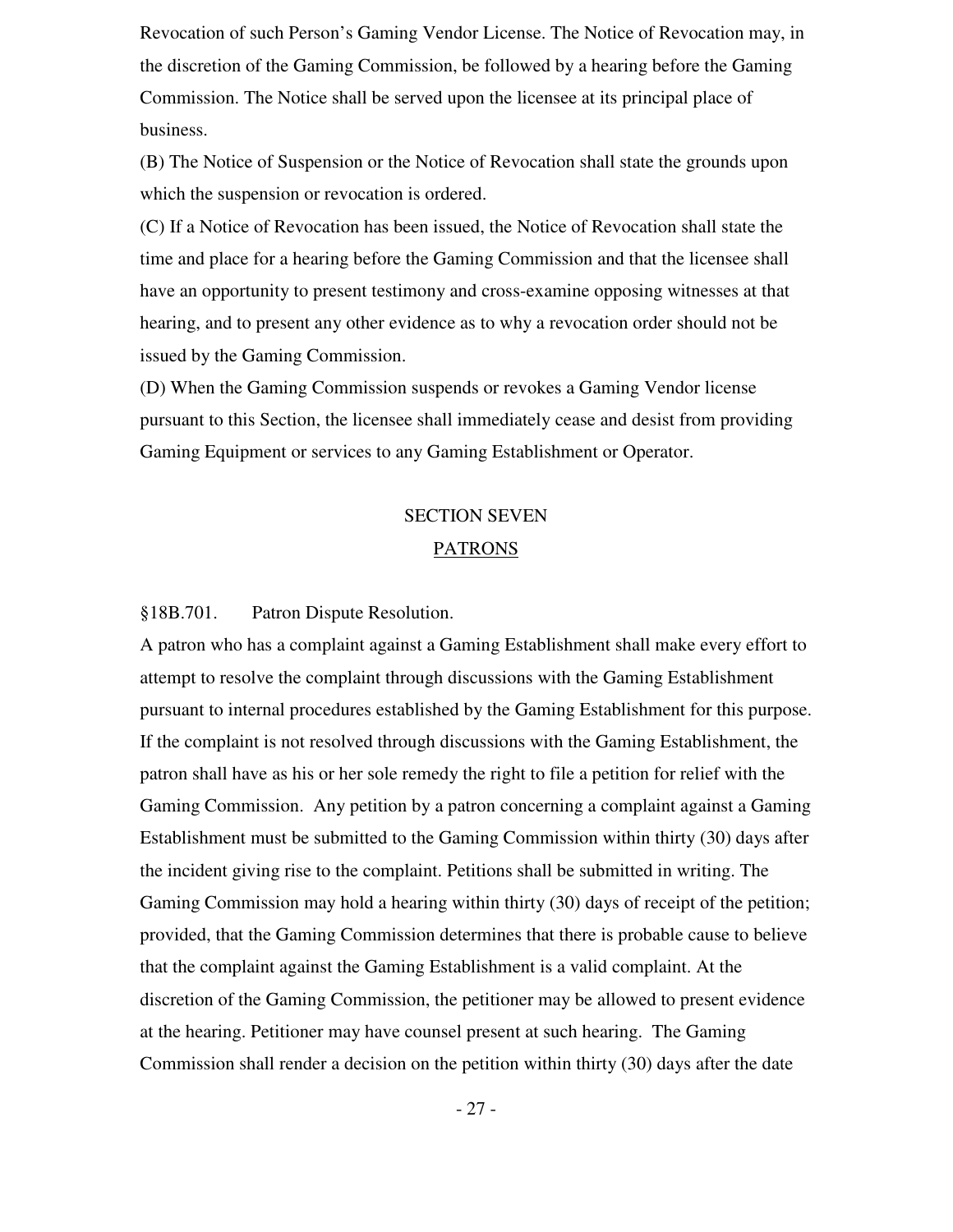of the hearing, if any. The Gaming Commission's decision shall constitute the petitioner's final remedy and is not appealable to Tribal Court.

## SECTION EIGHT **MISCELLANEOUS**

§18B.801. Provisions of General Applicability to all Operators.

(A) Each Operator shall respond immediately to and obey all inquiries, subpoenas or orders of the Tribal Court or the Gaming Commission.

(B) No license issued to any Person pursuant to this Ordinance shall be sold, lent, assigned or otherwise transferred without the prior approval of the Gaming Commission after conducting a hearing on a request therefore.

(C) An Operator shall immediately suspend any employment relationship with any employee who is charged with a crime of theft, embezzlement, fraud, a Gaming-related crime or any other crime which threatens the fairness or integrity of Gaming or creates a threat to the public, or any crime related to the use, sale, possession, manufacture or transport of illegal drugs. The Operator shall also immediately notify the Gaming Commission in writing of the name of the employee, the pending charges and/or the outcome of the case. If the employee is convicted or pleads no contest to the charges or a reduced or substituted charge that that is the same as or includes any of the foregoing charges the employee's employment shall be terminated by the Operator immediately after receiving notice of thereof .

(D) A Gaming Establishment shall only sell liquor in accordance with the provisions of the laws of the Community applicable thereto.

(E) Consideration for the opportunity to take part in any Gaming Activity as a Player shall only be cash, complimentary chips, tokens or electronic card approved by the Gaming Commission and shall be presented at the time when a Game is played. No other form of consideration shall be allowed unless approved by the Gaming Commission in advance.

(F) Gaming chips, tokens of value and electronic cards shall only be sold and redeemed by the Operator and only for full value. Complimentary chips or other tokens issued and

- 28 -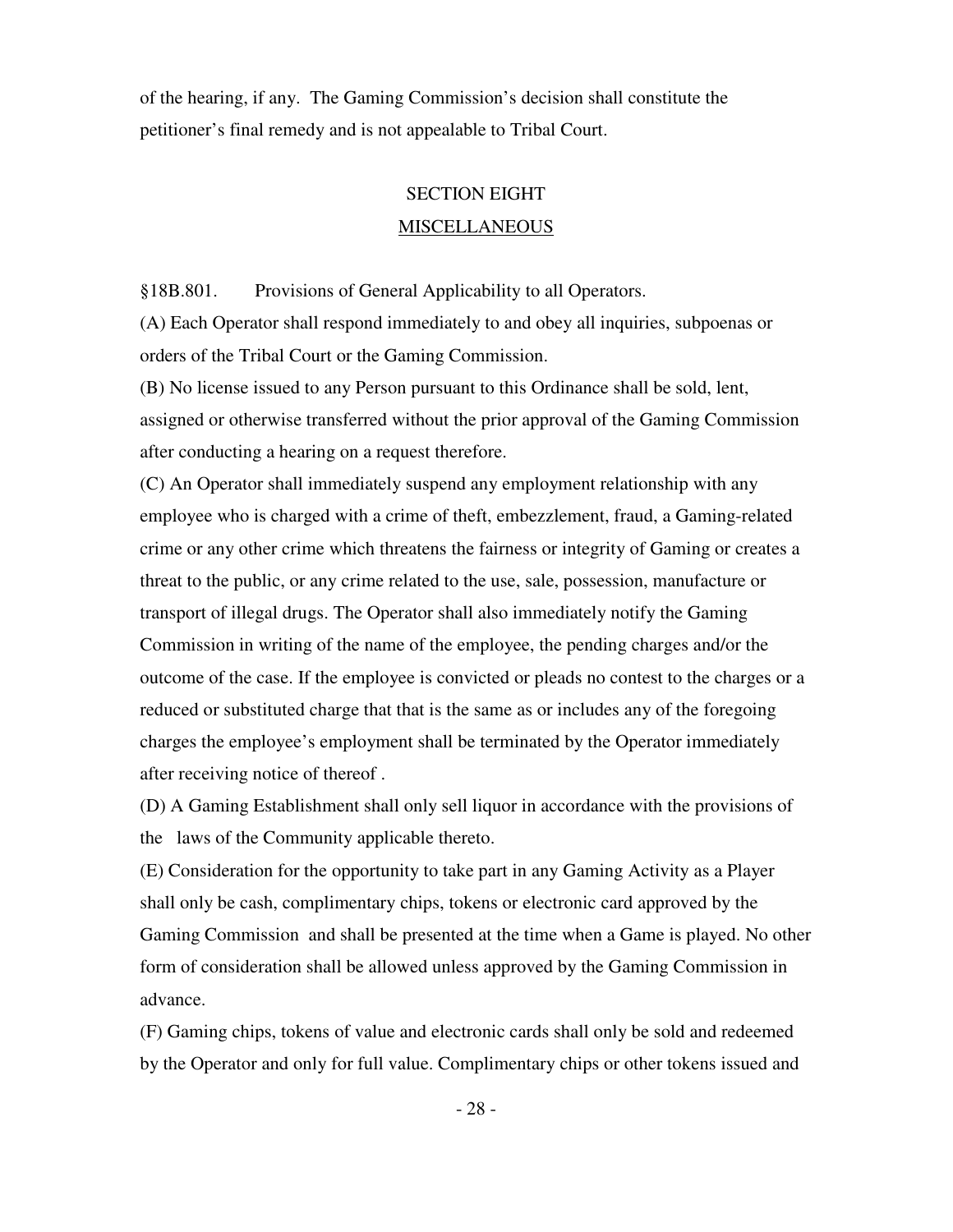approved by the Gaming Commission for promotional purposes shall not be redeemed for cash and shall only be played or used in the Gaming Establishment for which they were intended.

(G) Any Player's winnings shall be paid in cash or by check. The winnings shall be paid within three (3) days after the date of the winnings.

(H) Each Operator shall comply with all applicable revenue reporting laws.

(I) Evidence of any win by any Player above taxable thresholds shall be provided to such Player in such form as is acceptable by the appropriate taxing authority.

(J) Each Operator shall keep accurate books and records of all moneys received and paid out and provide the Gaming Commission with copies of or access to the same upon request.

(K) Each Operator shall make the Gaming Establishment and its books and records available for inspection by the Gaming Commission during normal business hours. (L) In compliance with Section  $4(K)(2)$  of the Tribal/State Compact, a representative authorized in writing by the Governor of the State shall have the right to inspect all Tribal Class III Gaming Establishments and all Tribal records related to Class III Gaming, including those records set forth in Section 4(F) of the Tribal/State Compact, subject to the conditions set forth in Section  $4(K)(2)(a)$  through (c) of the Tribal/State Compact. (M) Each Gaming Establishment shall be subject to patrol and inspection by the Tribal Police Department for the purpose of enforcing Tribal law, and each Operator shall cooperate at all times with the Tribal Police Department.

(N) Each Operator shall post in a conspicuous location in the Gaming Establishment its Gaming Establishment License and shall post in a conspicuous place near where any Gaming Activity is being conducted, or shall otherwise provide the general public with, an explanation of the rules of play of every Game of Chance played in the Gaming Establishment.

(O) Each Operator is prohibited from exchanging any Gaming Equipment which might affect the integrity of the Game the equipment is used for, without obtaining the prior written approval of the Gaming Commission.

(P) Each Operator is prohibited from renting or lending Gaming Equipment to any Person without the prior written approval of the Gaming Commission.

- 29 -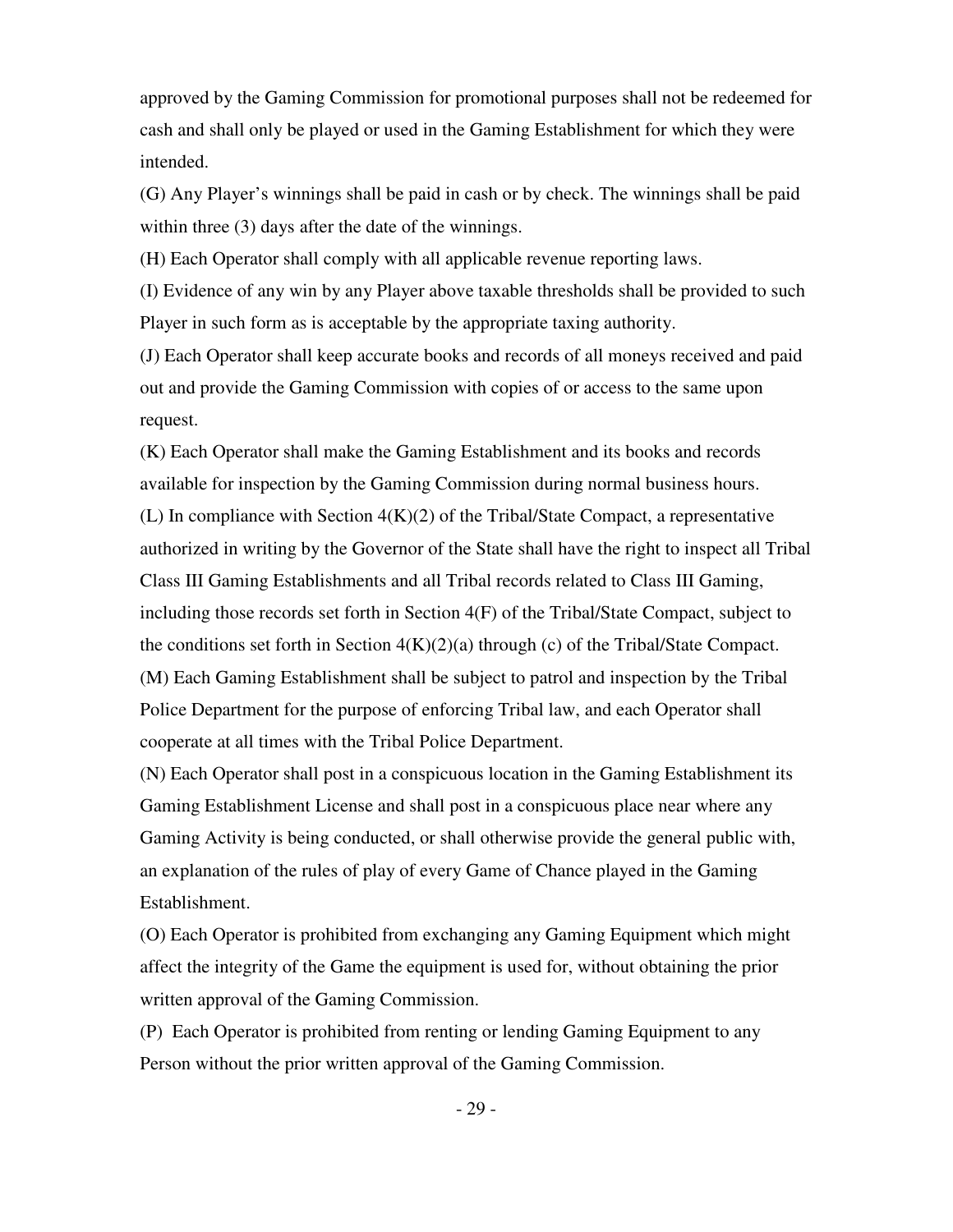(Q) Each Operator shall provide adequate security for the Gaming Establishment to protect the welfare of the general public.

(R) Each Operator shall, at all times, maintain an orderly, clean and neat Gaming Establishment, both inside and outside.

(S) No person under the age of 18 shall be allowed to participate in Class II Gaming or Class III Gaming.

(T) A person under the age of 18 may take part in Class I Gaming in private homes, and attend and participate in sporting contests, ticket drawings, stick games and traditional gaming tournaments.

(U) Each Operator who anticipates the printing, assembly, reassembly, manufacture, construction or reconstruction of any Gaming Equipment shall first notify the Gaming Commission of the Operator's intention and shall have the finished product approved by the Gaming Commission before it is placed into service at a Gaming Establishment. (V) Each Operator proposing to conduct a Gaming Activity on premises that the Operator does not own, shall file with the Gaming Commission, prior to conducting the Gaming Activity at such premises, a written agreement attested to by both the Operator and the owner of such premises, setting forth the terms under which the Operator is permitted to use the premises. (1) At a minimum, such agreement shall contain the following information and provisions:

(a) The name of the person who is the legal owner of the premises. If the Operator is to be a sublessee, then the name of the lessee must also be included.

(b) The name of the Operator and the term and conditions for its use of the premises.

(c) The monetary consideration to be paid for such use of the premises, if any.

(d) A precise description of the premises granted to or leased by the Operator.

(e) The following provision: "The grantor/lessor hereby agrees that neither he/she, his/her spouse, nor any employee or agent of the grantor/lessor shall participate in the selling, distributing, conducting, assisting or participating in any Gaming Activity at the premises herein granted/leased without the prior written approval of the Gaming Commission". (2) The rental provision of such agreement must establish a fixed monthly rental dollar

amount unless otherwise approved in writing by the Gaming Commission.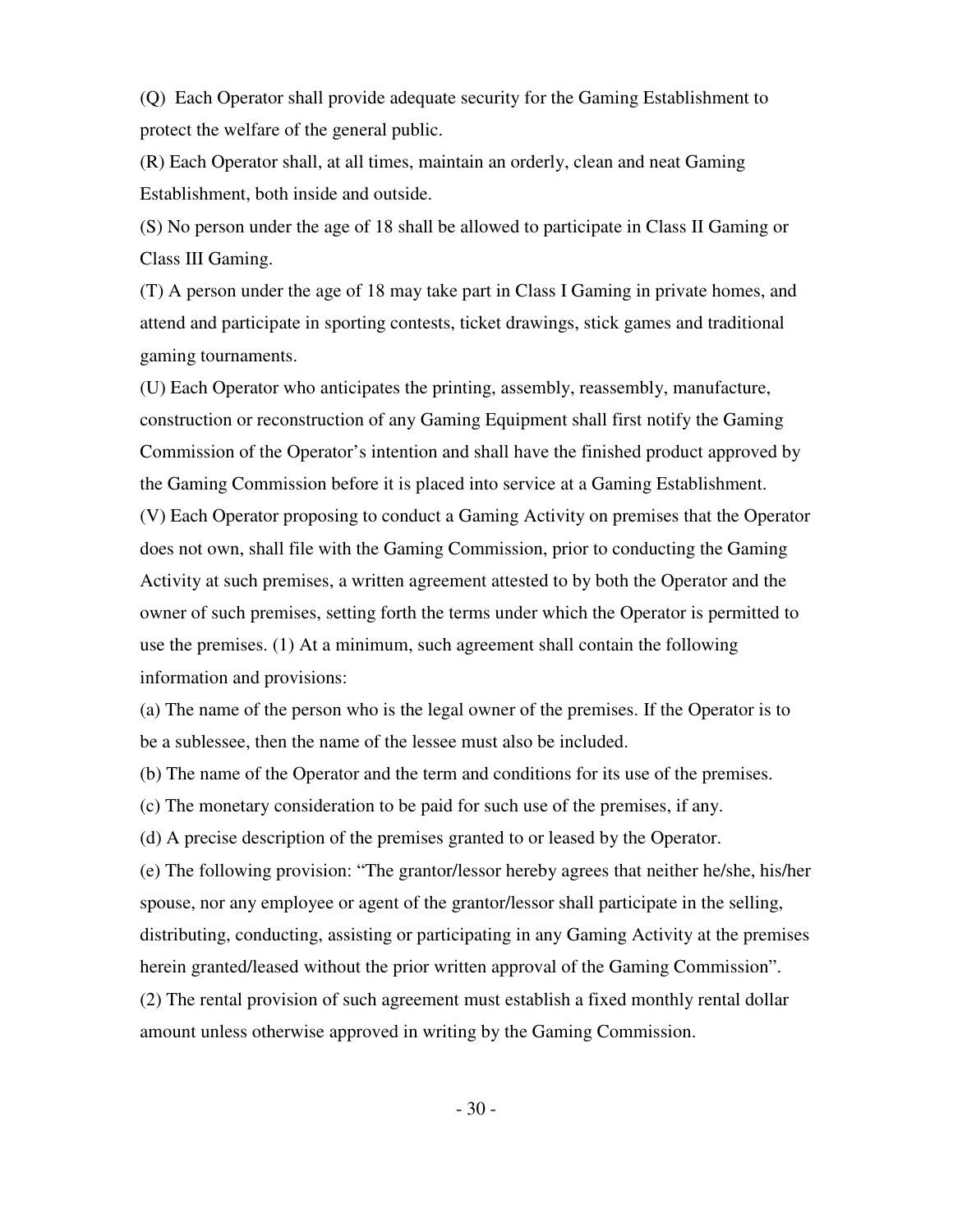(3) A graduated lease rate for the use of the premises is prohibited unless approved in writing by the Gaming Commission.

(4) Other remuneration, in lieu of money, for the use of the premises is prohibited unless approved in writing by the Gaming Commission.

(5) No Game of Chance shall be operated in conjunction with the conduct of the grantor's or lessor's business operation unless approved in writing by the Gaming Commission.

(6) Any revisions or modifications to the agreement shall be furnished to the Gaming Commission prior to its effectiveness.

§18B.802. Use of Gaming Proceeds.

(A) Net Proceeds from Tribal Gaming shall be used only for the following purposes:

- (1) To fund Tribal government operations and programs;
- (2) To provide for the general welfare of the Community and its members;
- (3) To promote economic development for the Community;
- (4) To donate to charitable organizations; or
- (5) To help fund operations of local government agencies.

#### §18B.803. Audit.

(A) Each Operators shall provide to the Gaming Commission, within ninety (90) days after the end of the last fiscal year of the Gaming Establishment, on an annual basis an independent audit of the financial operations of its Gaming Establishments by a certified public accountant computed in accordance with generally accepted accounting principles, constantly applied, for review by the Gaming Commission. The Operator shall submit a copy of the certified audit to the NIGC at the same time it submits the audit to the Gaming Commission.

(B) The Gaming Commission may, at its discretion, conduct its own audit of all Gaming Establishments in addition to the independent audit provided for in paragraph (A) above. Within two weeks after completion of the audit conducted by the Gaming Commission, the Gaming Establishment(s) audited by the Gaming Commission shall pay to the Gaming Commission all costs incurred by the Gaming Commission for the audit.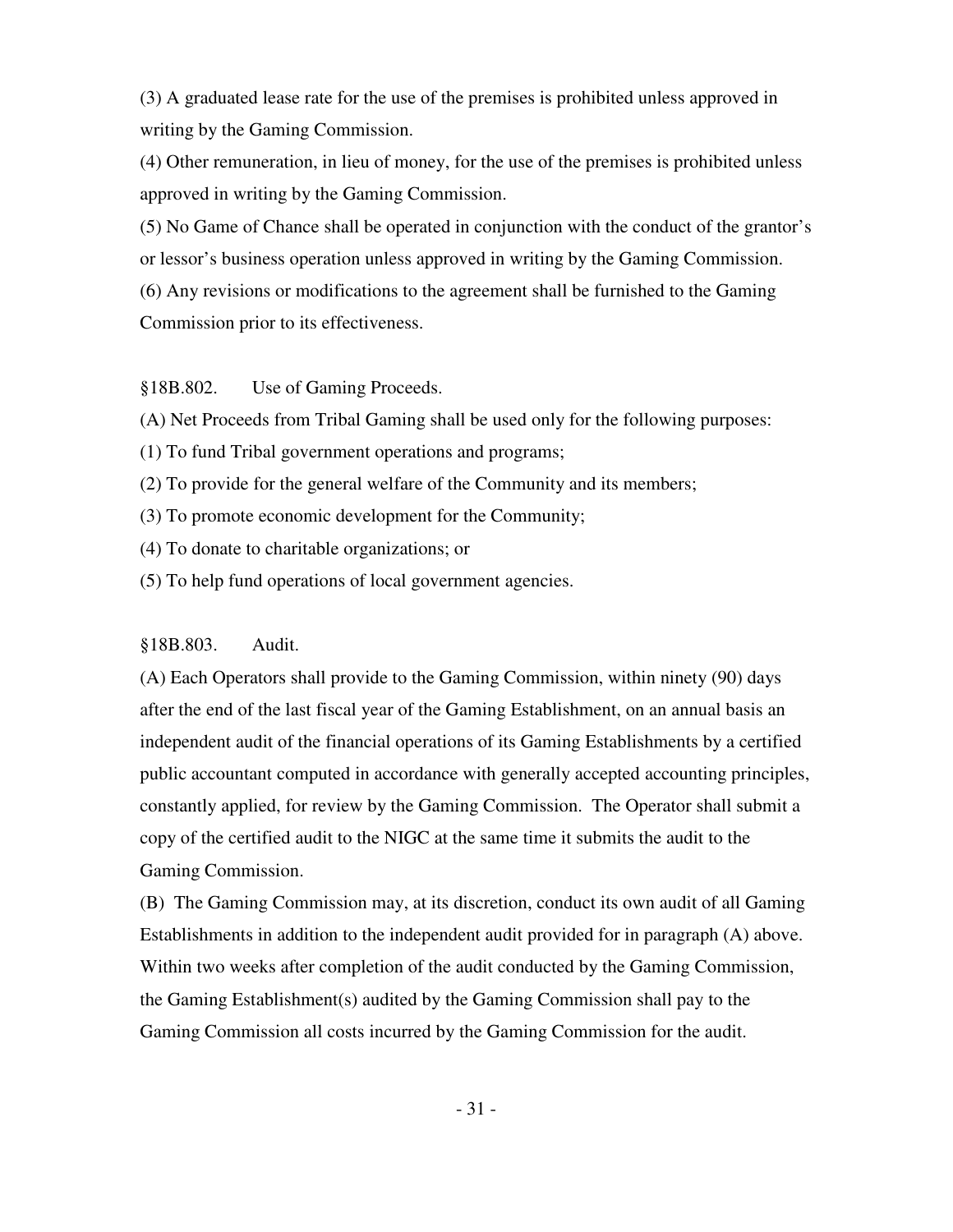§18B.804. Environment and Public Health and Safety.

The Operator shall be responsible for constructing, maintaining and operating its Gaming Establishment in a manner that adequately protects the environment and the public health and safety. The Gaming Commission may inspect the premises of each Gaming Establishment to enforce the forgoing requirement and may issue cease and desist orders to the Operator in connection with any noncompliance with the requirements of this Section.

#### §18B.805. Notices.

Any notice required under this Ordinance shall be in writing. Service of the notice shall be by personal service or by registered or certified mail, return receipt requested.

# SECTION NINE

#### ENFORCEMENT

§18B.901. Unlawful Acts.

(A) It shall be unlawful for any Person to:

(1) Conduct or participate in any Class II or Class III Gaming Activity which is not authorized by this Ordinance.

(2) Knowingly make a false statement or withhold material information on an application for any license provided in this Ordinance.

(3) Knowingly provide false testimony to the Gaming Commission or its authorized representative while under oath.

(4) Offer, promise, or give Any Thing Of Value to a Person with the intent that the offer, promise, or giving of Any Thing Of Value will influence the actions of the Person to whom the offer, promise, or giving of Any Thing Of Value was made to affect or attempt to affect the outcome of a Game of Chance, or to influence official action of a member of the Gaming Commission.

(5) Solicit or knowingly accept or receive a promise from another Person of Any Thing Of Value while the Person is employed by or licensed for a Gaming Establishment with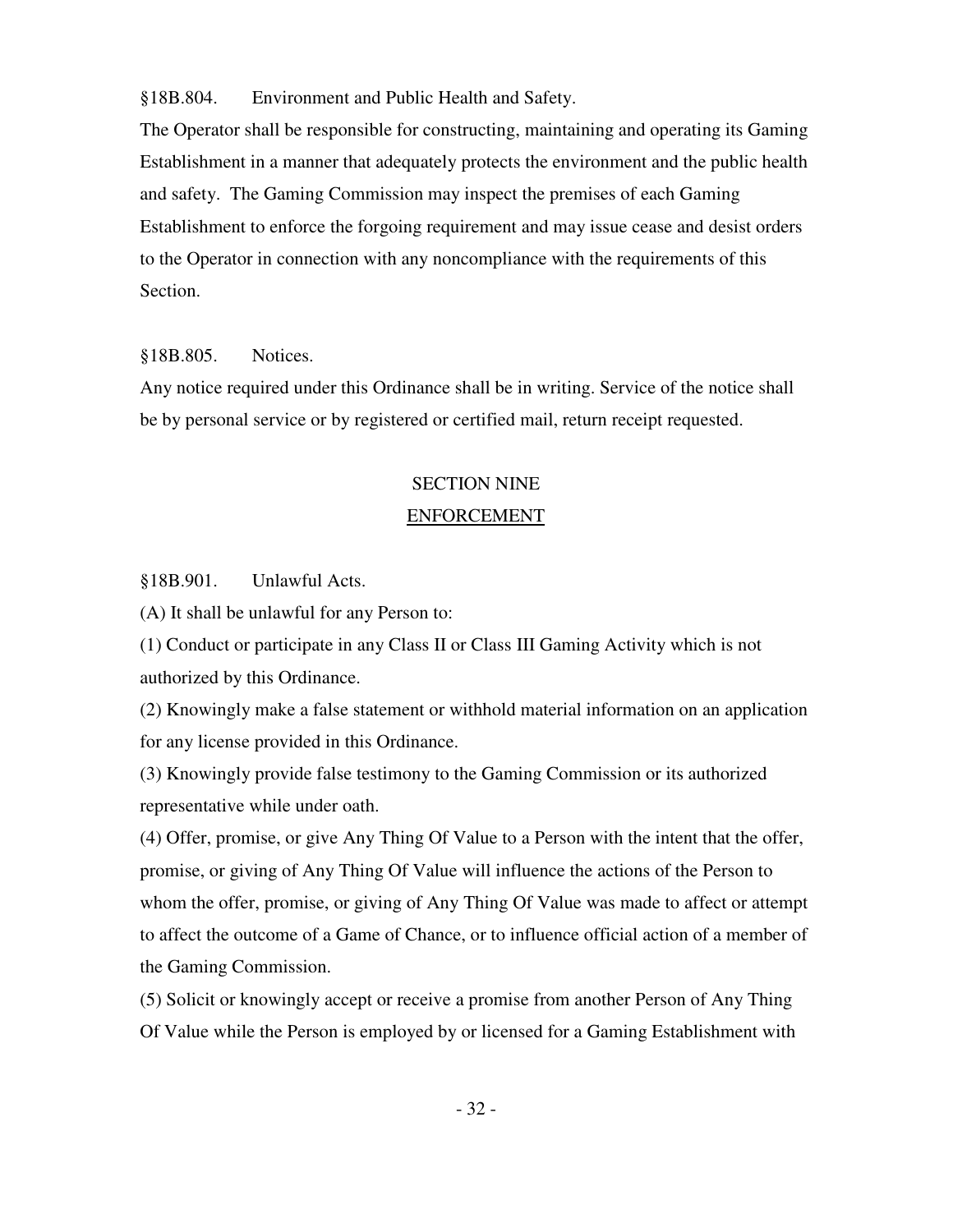the intent that the promise by the other Person of Any Thing Of Value will influence the actions of the Person to affect or attempt to affect the outcome of a Game of Chance. (6) Offer, promise or give Any Thing Of Value to a member, employee, or representative of the Gaming Commission with the intent that the offer, promise or giving of Any Thing Of Value will influence the official action of the member, employee, or representative of the Gaming Commission to whom the offer, promise or giving of Any Thing Of Value was made pertaining to the administration, licensing, regulation or enforcement of this Ordinance.

(7) Solicit or knowingly accept or receive a promise of Any Thing Of Value while the person is a member, employee, or representative of the Gaming Commission pursuant to an understanding or arrangement or with the intent that the promise of Any Thing Of Value will influence the official action of the member, employee, or representative of the Gaming Commission pertaining to the enforcement of this Ordinance.

(8) Except as otherwise expressly authorized by the Gaming Commission, use or possess, or have the intent to use or possess a device that will assist the Person in doing any of the following:

(i) Projecting the outcome of a Game of Chance.

(ii) Keeping track of the cards played in a Game of Chance.

(iii) Analyzing the probability of the occurrence of an event relating to a Game of Chance.

(iv) Analyzing the strategy for playing or betting to be used in a Game of Chance.

(9) Cheat at a Game of Chance.

(10) Sell or distribute cards, chips, dice or a Game of Chance, without first having obtained a license from the Gaming Commission for such activity.

(11) Alter or misrepresent the outcome of a Game of Chance on which wagers have been made after the outcome is determined but before it is revealed to the Players.

(12) Place a bet on a Game of Chance after acquiring knowledge of the outcome of the Game of Chance or to aid or assist a Person in acquiring the knowledge of the outcome of a Game of Chance for the purpose of permitting the Person to place a bet on the Game of Chance after that Person has acquired advance knowledge of outcome of the Game of Chance.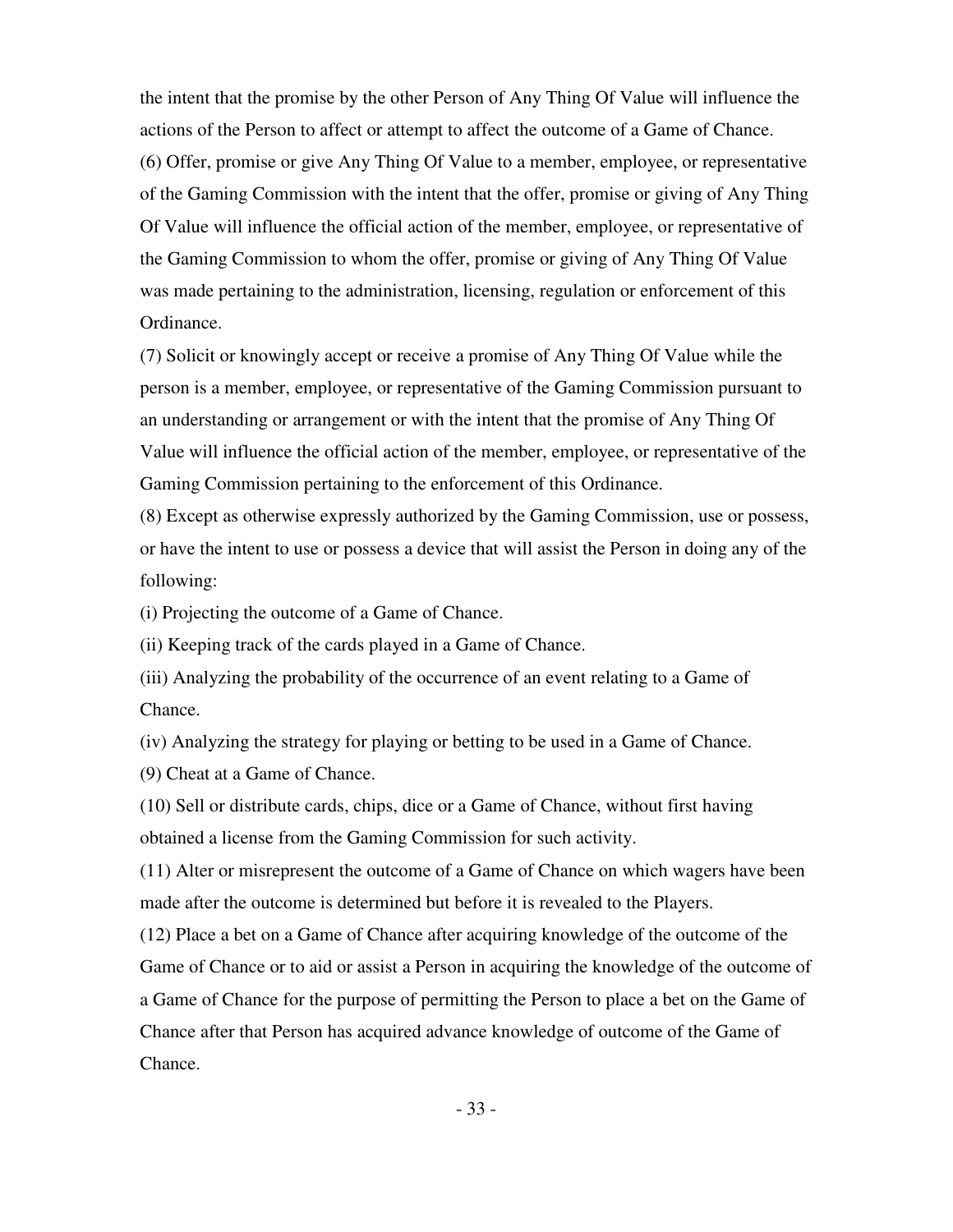(13) Claim, collect, take, or attempt to claim, collect, or take money or Any Thing Of Value in or from a Game of Chance, with intent to defraud, without having made a wager contingent on winning a Game of Chance, or claim, collect, or take an amount of money or Any Thing Of Value which has greater value than the amount won after betting on a Game of Chance.

(14) Use counterfeit chips or tokens in a Game of Chance.

(15) Possess a key or device designed for the purpose of opening, entering, or affecting the operation of a Game of Chance, drop box, or an electronic or mechanical device connected with the Game of Chance or for removing coins, tokens, chips, or other contents of a Game of Chance. This Section shall not apply to a Gaming Establishment Licensee or employee of a Gaming Establishment Licensee acting in furtherance of the employee's employment.

(16) Knowingly make a wager if the Person making the wager is under 18 years of age or to permit a person under 18 years to make a wager on a Game of Chance.

(17) Willfully fail to appear before or provide an item to the Gaming Commission at the time and place specified in a subpoena or summons issued by the Gaming Commission. (18) Willfully refuse, without just cause, to testify or provide items in answer to a subpoena, subpoena duces tecum or summons issued by the Gaming Commission. (19) Conduct or permit a Person who is not licensed pursuant to this Ordinance to conduct activities required to be licensed under this Ordinance.

(20) Falsify any books or records pertaining to any transaction connected with any Gaming Activity.

(21) Accept consideration other than money or other consideration approved by the Gaming Commission for the opportunity to participate in any Gaming Activity.

(22) Alter or counterfeit any license relating to this Ordinance.

(23) Use a device for any Gaming Activity if the use of the device violates this Ordinance.

 (B) A conviction for a violation of a provision of this section shall constitute a Class A misdemeanor under Title Two of the Tribal Code and the Person found in violation hereof shall be forever barred from receiving or maintaining a license under this Title 18 Chapter B.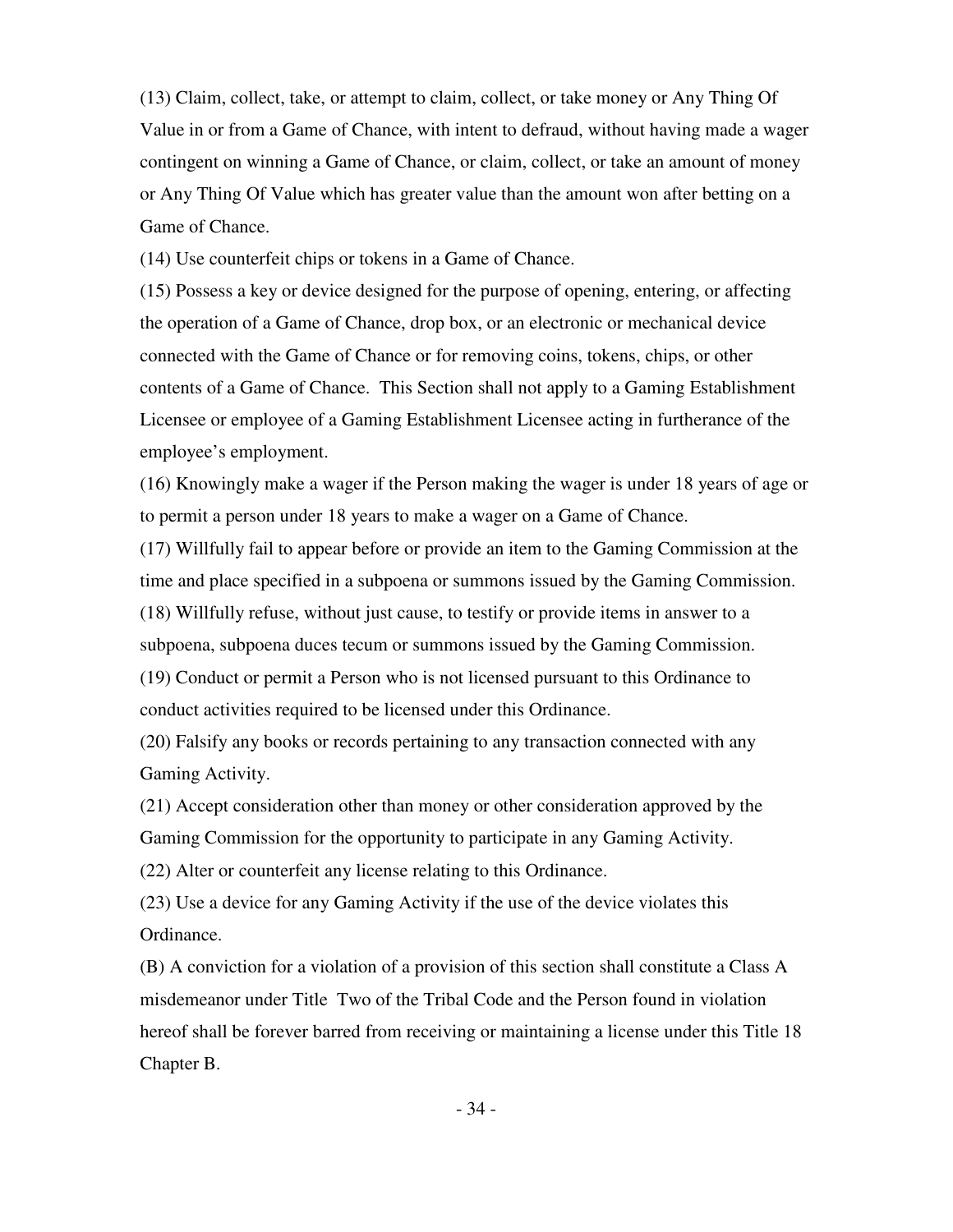(C) The acts prohibited under paragraph (A) of this subsection §18B.901 are in addition to the criminal offenses set forth under Title Three of the Tribal Code.

#### §18B.902. Civil Fines.

(A) The Gaming Commission is hereby authorized to impose civil fines for a violation of any provision of this Ordinance in an amount not to exceed \$5,000.00 for each and every violation, except for violations of the provisions of §18B.901 which shall be within the exclusive jurisdiction of the Tribal Court

(B) The civil fines imposed under this Ordinance are intended to be remedial and not punitive in nature and are designed to compensate the Community for the damage done to the peace, security, economy and general welfare of the Community and to compensate the Community for the costs incurred by the Community in enforcing this Ordinance. (C) All civil fines accruing under this Ordinance shall be cumulative and a suit for the recovery of one fine shall not bar or affect the recovery of any other fine, judgment, penalty, forfeiture or damages, nor bar any criminal prosecution, of any Person for a violation of an unlawful act specified in this Ordinance.

(D) The amount of any civil fine levied or assessed by the Gaming Commission pursuant to this subsection §18B.902 may be recovered in a civil action brought by the Gaming Commission in the Tribal Court.

§18B.903. Seizure, Confiscation, Destruction, or Forfeiture of Property. Any Gaming Equipment, Gaming device, money, proceeds, substituted proceeds, or real or personal property used, obtained or received in violation of this Ordinance shall be subject to seizure, confiscation, destruction, or forfeiture.

§18B.904. Repealing of Prior Ordinances, Resolutions and Motions.

The Community's Gaming Ordinance approved by the NIGC on March 3, 1994, and all amendments thereto and any other ordinance regulating Gaming, are hereby repealed. All resolutions and motions of the Tribal Council pertaining to Gaming or ordinances repealed by this Ordinance, which were adopted prior to the effective date of this Ordinance, are hereby rescinded.